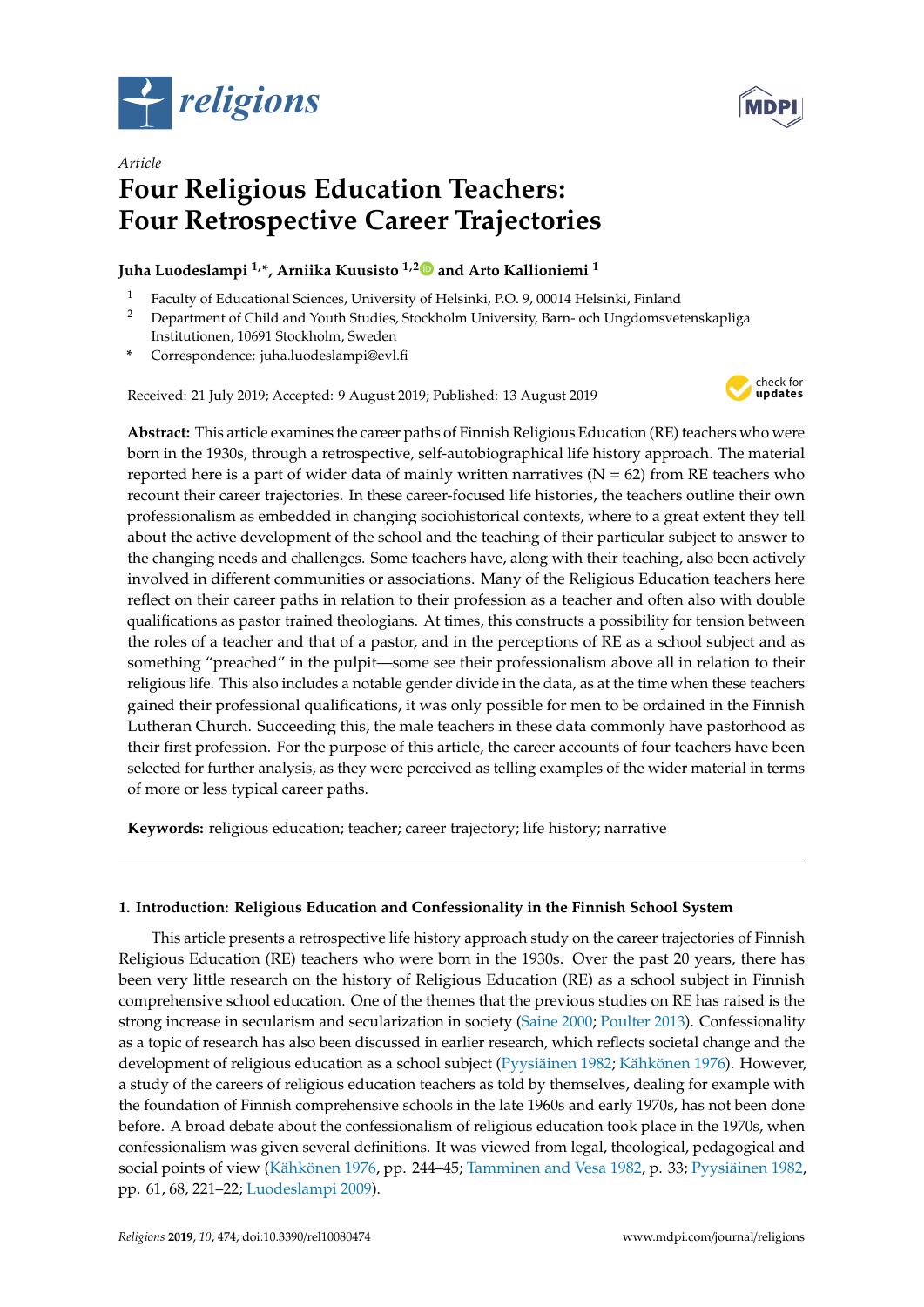Over the past 150 years, Finnish school education has served as a tool for achieving the goals of civic education. The history of civic education in religious education creates a trajectory first of all about the citizenship of the "Kingdom of God" and then of the nation state, and ultimately the individual determination of global citizenship. The doctrine of religion has clearly changed from the observance of morality and spirituality bound to the Lutheran doctrine and form of life towards a more pluralistic and individualized search. The key factor of change has also been secularization [\(Poulter](#page-18-1) [2013,](#page-18-1) pp. 103–15). As for this change, the teachers of the study reported here were working at a time when the emphasis on Lutheranism was moving towards pluralism.

During the late 1960s and early 1970s, school was a matter of political debate in Finland. At the time, 1972–1978, the comprehensive school (Peruskoulu), obligatory schooling for children aged from 7 to 16, was in the process of superseding the previous school type, the 4–8-year elementary school (Kansakoulu). In the 1960s, all the pupils attended the Kansakoulu for a minimum of four years. After this, for those who took six years in Kansakoulu were two years of further schooling in civic school (Kansalaiskoulu), the curriculum of which was more practical in nature. The pupils who were not interested in academic studies undertook these eight years of schooling [\(Luodeslampi and Kuusisto](#page-17-2) [2017\)](#page-17-2).

Those pupils who wanted to continue their education, and were able to do so after entrance exams, moved into a middle school. That school was more theoretical and provided qualifications for further academic studies. This shift usually took place in the fourth grade (Age 10). Middle school was equivalent to junior high school, and at that time it took five years. Originally, the middle schools were private. From the beginning of 1960s onwards, municipalities also started running middle schools [\(Luodeslampi and Kuusisto](#page-17-2) [2017\)](#page-17-2).

After middle school, it was possible to apply for a further three years in upper secondary school (*Lukio*, which is an A-level equivalent). After those three years, it was possible to take the national matriculation examination. The new comprehensive school meant that everyone could get high quality education and proceed into further studies. From comprehensive school, everyone with results good enough could apply to go to Lukio [\(Luodeslampi and Kuusisto](#page-17-2) [2017\)](#page-17-2).

Another remarkable change in 1971 was in the number of school days each week. In the previous system, students attended school six days each week, from Monday to Saturday, and the new system reduced this, establishing the present five-day school week. In addition, there was a change in holidays; it had been customary for the schools to leave the long summers for farm work and only restart after harvest season, whereas now the new comprehensive schools had shorter holidays. The number of lessons allocated to each subject also changed. The total loss for RE as a subject was 39 hours per school year. This matter was remarkable for the RE teachers' job opportunities, as it reduced the teaching hours and hence the number of RE teachers needed became fewer [\(Luodeslampi and Kuusisto](#page-17-2) [2017\)](#page-17-2).

The career trajectories of the teachers who participated this study endured from the early 1950s to the early 2000s. The underlying pedagogical understanding in Finnish RE from the 1950s to the 1960s was that Christianity is an inseparable part of the state education. From the 1970s to the 1980s, comprehensive school changed this idea towards a "love your neighbors" kind of approach in RE teaching. From the 1980s to the 1990s, the main idea was to find meaning for ethical and life questions in societal context, whereas from the 1990s to 2000s, value clarification had an important role. The developmental direction of RE as a subject headed towards global citizenship skills [\(Poulter](#page-18-4) [2011;](#page-18-4) [Saine](#page-18-0) [2000;](#page-18-0) [Pyysiäinen](#page-18-5) [2008;](#page-18-5) [Pyysiäinen](#page-18-2) [1982;](#page-18-2) [Peltonen](#page-18-6) [1979;](#page-18-6) [Kallioniemi](#page-17-3) [2005;](#page-17-3) [Kuusisto and Gearon](#page-17-4) [2016\)](#page-17-4) The debate regarding the nature and position of RE is closely related to the societal hegemony and the position of religions within that frame (see, e.g., [Poulter et al.](#page-18-7) [2016\)](#page-18-7).

At almost the same time when the Finnish comprehensive school was being established, [Grimmitt](#page-17-5) [and Read](#page-17-5) [\(1975\)](#page-17-5) published their definition of learning *about* and learning *from* religion. Learning *about* religion refers to what the pupils learn about the beliefs, teachings and practices of the religious traditions. It also includes what pupils learn about the nature and demands of ultimate questions, about the nature of a "faith" as a response to ultimate questions, about the normative views of the human condition and what it means to be human, as expressed in and through traditional belief systems or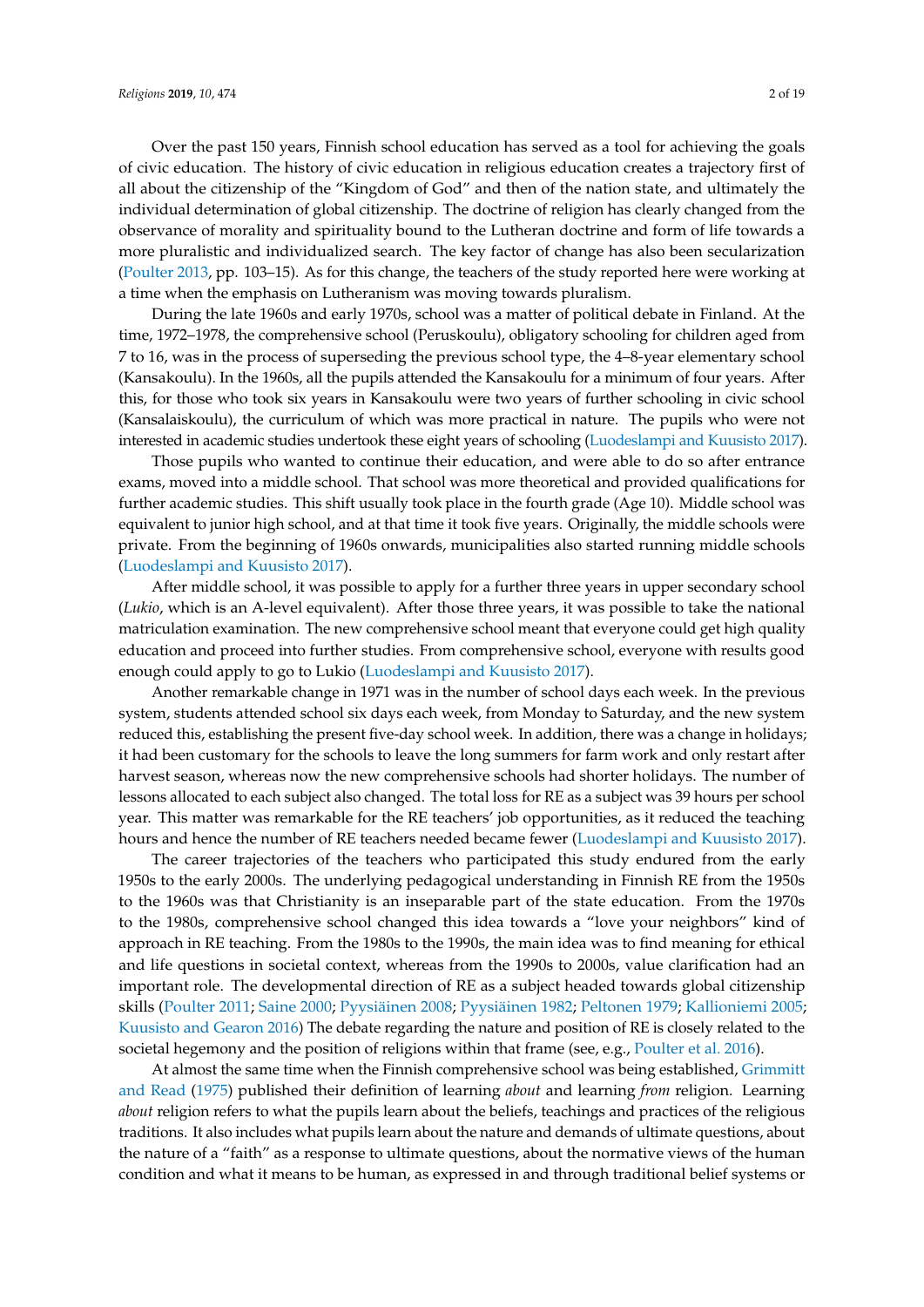stances for living of a naturalistic kind. Learning *from* religion refers to what pupils learn in RE about themselves. What they learn about discerning ultimate questions and signals of transcendence in their own experience and considering how they might respond to them. Impersonal evaluation involves being able to distinguish and make critical evaluations of truth claims, beliefs and practices of different religious traditions and of religion itself. It also includes personal evaluation, which is an attempt to confront and evaluate religious beliefs and values [\(Grimmitt](#page-17-6) [1987;](#page-17-6) [Teece](#page-18-8) [2010\)](#page-18-8).

The shift to comprehensive school in Finland was also a shift influencing of the way of teaching RE as regards the pupils' learning *about* and learning *from* religion. That is, the newly established comprehensive school represented more of the learning *from* religion approach than what the previous school system did. In addition, the learning *about* perspective was strengthened. Although religious education was still confessional by nature in Kansakoulu (elementary school), its perspective expanded from devotion to understanding religion. Religious education curriculum also included the contents on the science of religion [\(Kallioniemi](#page-17-3) [2005\)](#page-17-3).

RE teaching model in Finland is still based on an idea of education in teaching groups which are based on the pupil's "own" religion, that is, determined by their religious (non-)affiliation. As RE these days is a non-confessional school subject in Finland, and a Secular Ethics alternative is offered alongside the various alternative RE instruction groups, how non-confessionality is defined and where the approach alters between the questions of learning *from* and *about* religion may at times seem unclear. Nevertheless, what is clear is that during the time when these RE teachers were in their active working life, RE as a school subject gradually shifted into a an increasingly non-confessional subject and towards learning *from* approach [\(Kimanen](#page-17-7) [2016;](#page-17-7) [Kallioniemi](#page-17-3) [2005;](#page-17-3) [Hella and Wright](#page-17-8) [2009\)](#page-17-8).

#### **2. Previous Research on RE in the Finnish School System**

According to [Roos](#page-18-9) [\(1987\)](#page-18-9), the age group of the participants in this life history study belongs to what he defines as the second generation. This generation, Roos defines through the post-war reconstruction which ascents to reconstruction generation. According to the typology described by Roos, this generation born between the mid-20th century and the late 1930s has often experienced distress and lack in youth, often encountered various difficulties and has lived in a period of consumer goods scarcity. Post-war prosperity and reconstruction has focused on the status of this generation in society. In this age group, the typical life cycle has been one where the family acquires their own home, car and educates their children. During their lifetime, there have been major social and economic changes. In Roos' study, this generation explains biography in terms of work, as Roos' material has been gathered during the active career of that generation. The biographies show how the nature of work also represents power [\(Roos](#page-18-9) [1987,](#page-18-9) pp. 54–55). The material reported in this article has been collected since the retirement of this generation, when the career of these teachers is already behind us. Thus, the authors' work reports are retrospectively reminiscent of the earlier stages of the life cycle.

[Säntti](#page-18-10) [\(2007\)](#page-18-10) has analyzed teachers' biographical data and discovered some patterns for teachers in general. Many teachers write about their work as a vocation, a notion which is often associated with religion. Teachers also emphasize the idea of development in their work, development-oriented writings often expressing the idea of sacrifice. The third group consisted of teachers who told about the renewal of work through life event. In Säntti's material, the fourth group were teachers who had experienced some form of discrimination. The reason for discrimination could, for example, relate to the subject being taught. The fifth writing group was made up of those who became teachers by chance [\(Säntti](#page-18-10) [2007,](#page-18-10) pp. 378–96).

The importance of education for Finns has also been clarified through life history research [\(Antikainen](#page-16-0) [2017\)](#page-16-0). Until 1935, the unified school system had not yet existed at school and the opportunities offered to the individual in education varied greatly, in terms of both time and regional variations. The war was as if it were a combination of different stages of life and work typically played a very central role in one's life. Training represented the ideal for those people at that time. For those born from 1936 to 1955, education meant a career opportunity. The development of the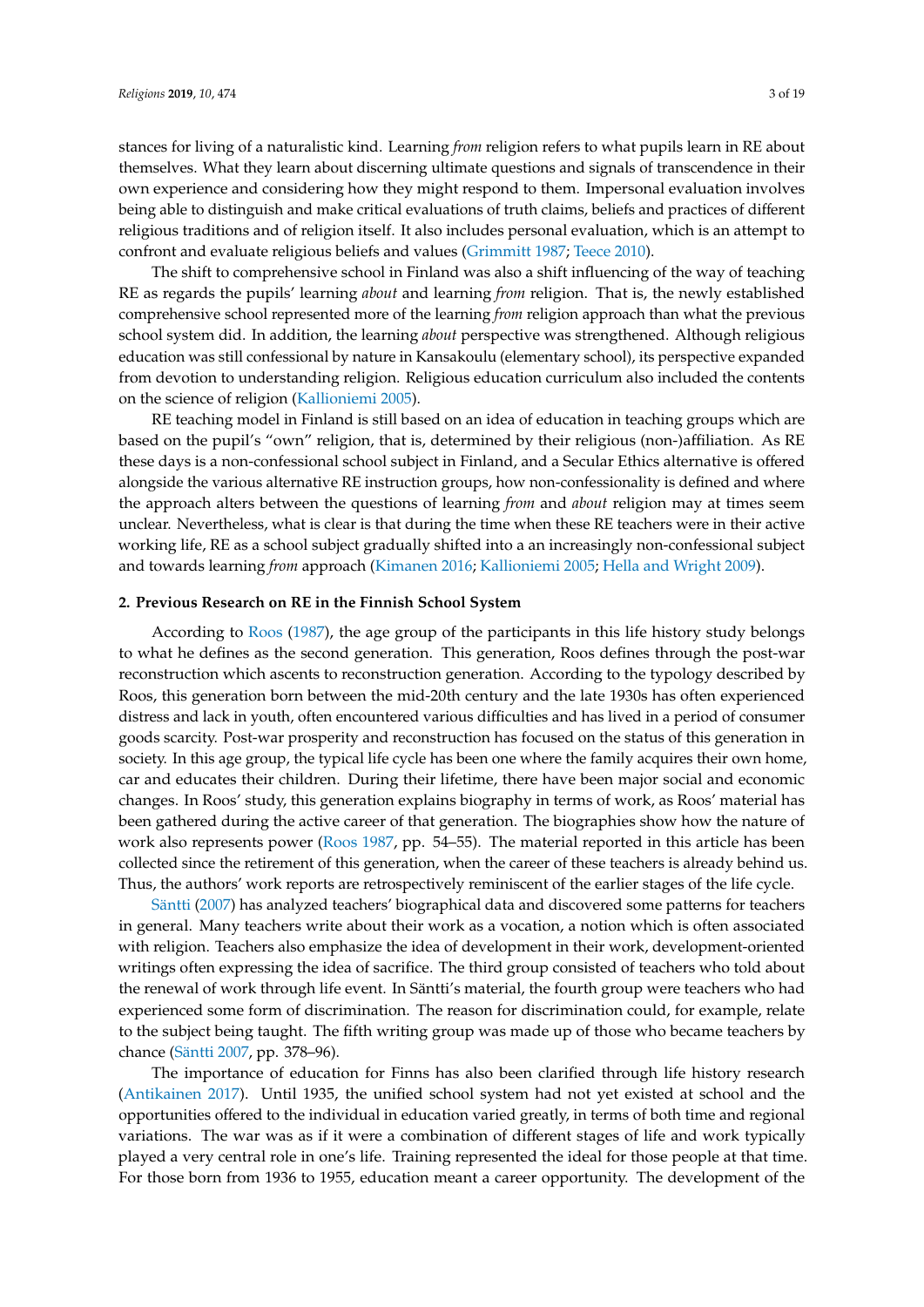school also increased opportunities for more extensive education. Training was clearly instrumental. In people's lives, work and education were clearly linked. The post-1956 generation had wide-ranging opportunities for education, and education itself was guaranteed. Taking up hobbies and discovering one's own identity began to be more prominent [\(Antikainen](#page-16-0) [2017,](#page-16-0) p. 138). For the four teachers in our study, education represented a strengthening of livelihood and career creation. The education of their students, on the other hand, typically represented self-discovery. In practice, the teachers' own educational background was very different from that of the school world where they taught.

During their career, religious teaching was in a secure position as part of the societal educational system [\(Kallioniemi](#page-17-3) [2005;](#page-17-3) [Poulter](#page-18-4) [2011,](#page-18-4) [2013;](#page-18-1) [Pyysiäinen](#page-18-5) [2008\)](#page-18-5). There are several ways in which religious education was recognized as being socially significant. Various meanings of confessionality have been given. According to [Kähkönen](#page-17-0) [\(1976\)](#page-17-0), confession was a weapon used against religious education. According to him, in the legal sense at that time, it was considered that confessional religious teaching was a way to ensure that both majority and minority religious could be freely observed. Lutheran religious teaching was organized and examined by the municipality and state authorities, and its regulation fell under the responsibilities of the Ministry of Education. The theological interpretation relied on the notion that religious education provided a capacity to develop one's own religion beliefs. Part of this capability concerns the content of the subject being studied. However, the perspective expanded to include the study of other religions. From a pedagogical point of view, confessionality is related to the home background, beginning with what is familiar from home education and tradition. In Finland, the primary focus on Lutheran education weakened when the curriculum was reformed [\(Kähkönen](#page-17-0) [1976;](#page-17-0) see also [Luodeslampi](#page-17-1) [2009\)](#page-17-1). According to [Pyysiäinen](#page-18-2) [\(1982\)](#page-18-2), in comprehensive schools, the concept of religion established that the task of religious education was no longer identified with the educational function of any church or religion. He problematized the division into legal, theological and pedagogical confession. Especially the boundary between theological and pedagogical confession was clear. On the other hand, previous interpretations have also shown a fourth alternative: social confession. Social confession has mainly been justified for social reasons. Pyysiäinen suggests that with respect to confession teaching religion can in principle be seen from the perspective of three aspects. Firstly, the purpose of this teaching could be to encourage a deeper belief in a specific religion. On the other hand, it could provide the basis for religious life, and the things that would be studied would be predefined. Thirdly, teaching could lead students to objectively examine different religious and other views [\(Pyysiäinen](#page-18-2) [1982,](#page-18-2) pp. 74–78).

The current debate on religious education in Finland has similar features to the reflection of the time when comprehensive school was debated. In the current debate, the question about forms of RE has been raised. Should all pupils be in the same classroom at RE lessons or should they be separated as they now are? Should it be a common subject for all religions? Now, everyone is getting RE according their own creed [\(Rissanen](#page-18-11) [2014;](#page-18-11) [Rissanen et al.](#page-18-12) [2016;](#page-18-12) [Poulter](#page-18-1) [2013;](#page-18-1) [Åhs et al.](#page-16-1) [2015;](#page-16-1) [Kuusisto](#page-17-4) [and Gearon](#page-17-4) [2016;](#page-17-4) [Matilainen](#page-17-9) [2016\)](#page-17-9). For example, in the 1960s, it was debated whether teachers were mainly representatives of a particular religion or subject, although the scale of religious diversity in society was different from today [\(Aikonen](#page-16-2) [2015,](#page-16-2) pp. 169–77; [Luodeslampi and Kuusisto](#page-17-2) [2017\)](#page-17-2). At that time, it was topical to reflect on the relationship between the teacher's professionalism and his or her own view or ideology. Political activism [\(Luodeslampi](#page-17-1) [2009\)](#page-17-1) and especially the role of the left as a challenger to religious education sharpened the debate [\(Luodeslampi and Kuusisto](#page-17-2) [2017\)](#page-17-2).

An international study of the history of religious education reveals that, at the time of the birth of comprehensive school, the nature of the subject began to change in many European countries. For example, the education and background of Danish religious teachers began to change in a more academic direction [\(Buchardt](#page-16-3) [2017,](#page-16-3) pp. 55–58). In the United Kingdom, the confession of religious instruction was changed and the subject became more general [\(Freathy et al.](#page-17-10) [2014,](#page-17-10) p. 9). Research into enriching the history of religious education has recently been conducted in Britain [\(Doney et al.](#page-16-4) [2016;](#page-16-4) [Freathy et al.](#page-17-10) [2014\)](#page-17-10). In these studies, literary material can be seen as life history, and material also comes close to the oral history tradition. Oral history can be seen highlighting hidden voices. A life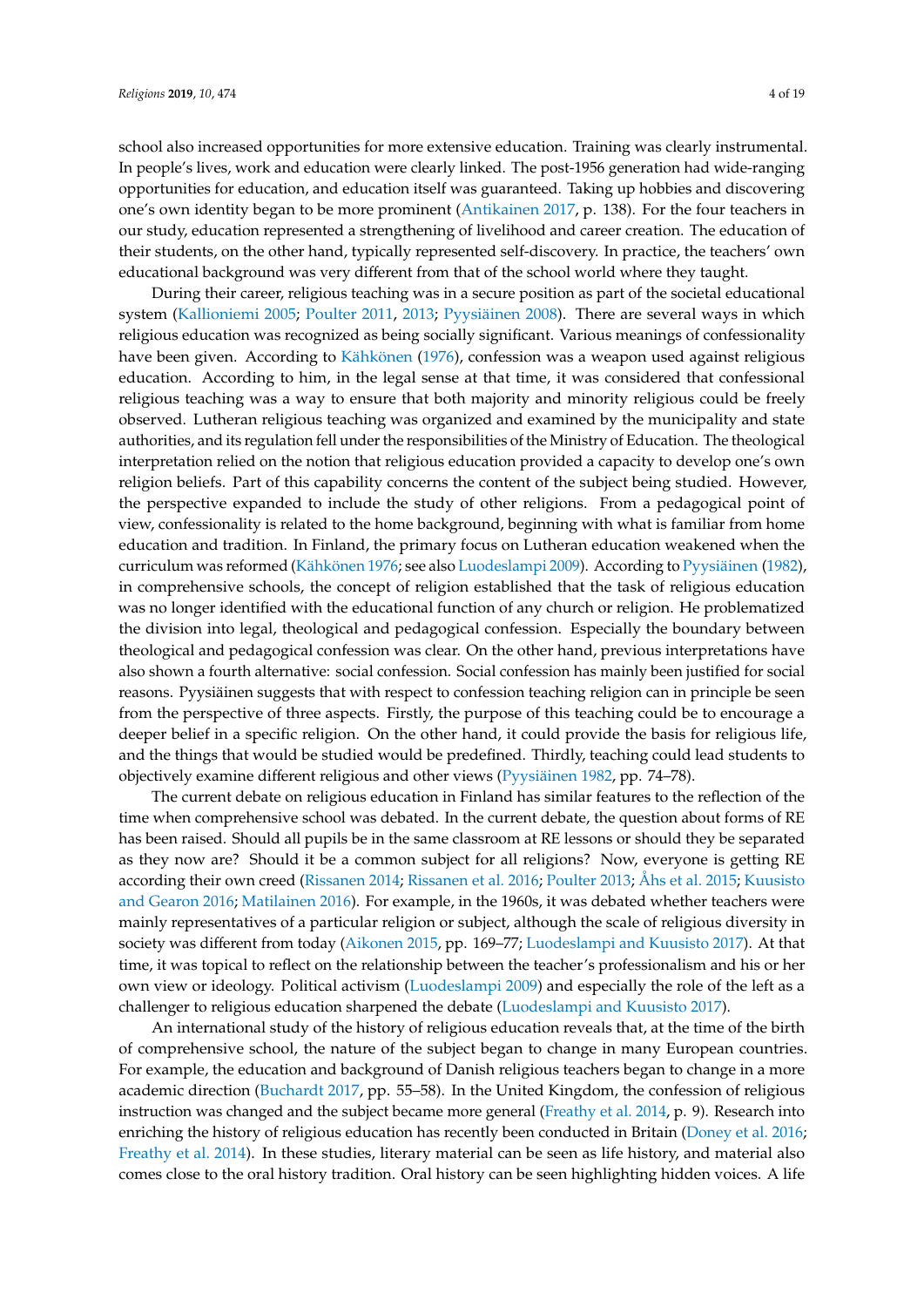history perspective seeks to locate the experiences of marginalized social groups and enrich the history with the voices of individuals, for example, through biographies, diaries, and interviews [\(Doney et al.](#page-16-4) [2016,](#page-16-4) pp. 4–5). In Finland, written materials have for a long time been used in oral history research. This differs slightly from the larger international oral history tradition [\(Fingerroos and Riina](#page-16-5) [2012;](#page-16-5) [Heimo](#page-17-11) [2016\)](#page-17-11).

#### **3. Life History Research on Teachers' Professional Trajectories**

Life history research is a sociological and anthropological research tradition that has since spread to other disciplines. For example, the early research period represented the life histories of Native American chiefs. The research method includes its own limitations regarding the basic nature of the reports. How much are life histories about individual lives or are they more about a common humanity that people share? Does life history describe one story or something more? In life history research, interest is focused on how people compose their narratives, not on how they should do it from someone else's perspective. A report is made at one interpretative level, but its transformation into life history research adds another level of interpretation.

In our study, the reports reflect the historical circumstances in which the events recorded took place but also the personal views of the four teachers themselves. The question is about social construction and not just about the changes in time and space [\(Goodson et al.](#page-17-12) [2017,](#page-17-12) pp. 23–31).

In this study, the analysis of life history material as a structuring theoretical framework [\(Goodson](#page-17-13) [and Sikes](#page-17-13) [2001\)](#page-17-13) is based on teachers' perception of confession in [Pyysiäinen'](#page-18-2)s [\(1982\)](#page-18-2) structured approach [\(Pyysiäinen](#page-18-2) [1982,](#page-18-2) pp. 74–78). Various forms of life history research have been made in terms of teaching [\(Säntti](#page-18-10) [2007;](#page-18-10) [Heikkinen and Leena](#page-17-14) [2002\)](#page-17-14). Life history research seeks to discover the different historical stages of life. These studies have not been specifically linked to religious teaching but have been accompanied by a more general study of teacherhood. The life history research perspective of teachers in general is presumably also in line with religious teachers, but, on the other hand, the subject of religion may include the dimension of belief and this may appear in the narrative.

Both the career motives and professional orientation of theologians as well as the religious university pedagogy of multidisciplinary students have been studied [\(Niemelä](#page-17-15) [1999;](#page-17-15) [Vermasvuori](#page-18-13) [1997\)](#page-18-13). These studies have touched upon religious teachers, but the time perspective has been different. [Ubani](#page-18-14) [\(2017\)](#page-18-14) has studied how the academic community around religious education has influenced the subject through research, publications and development and teaching. According to Ubani, the emphasis of religion didactic in Kalevi Tamminen's period during the 1980s was empirically based on the psychological nature of religion. The careers of the teachers in our study were mainly during Tamminen's time. From the 1980s onwards, the personality psychological perspective represented by Hannele Niemi represented the next academic trend. Research, curricula, and development have, at any given time, formed their own complex interactions, where the outcome has clearly been linked to the time and the current discussions [\(Ubani](#page-18-14) [2017\)](#page-18-14).

# **4. Method**

This article examines the question: What kinds of accounts of religious education teaching do Finnish RE teachers born in the 1930s give about their autobiographical career trajectories? This research problem is approached through the following sub-questions: (a) How do these teachers describe religion as a subject of confession in their reports? (b) What are the elements of religious education subject contents that are central to teachers' career trajectories?

Research into life history accounts such as the material analyzed here can by nature be described as narrative [\(Heikkinen](#page-17-16) [2010,](#page-17-16) p. 143). On this basis, it can be said that this study represents narrative research. In general, the study which tells about the past is based on the interpretation of modern times, where the past is intended to provide a meaningful explanation and background. When people tell about their own lives in their narratives they search for meaning and a kind of cohesion in the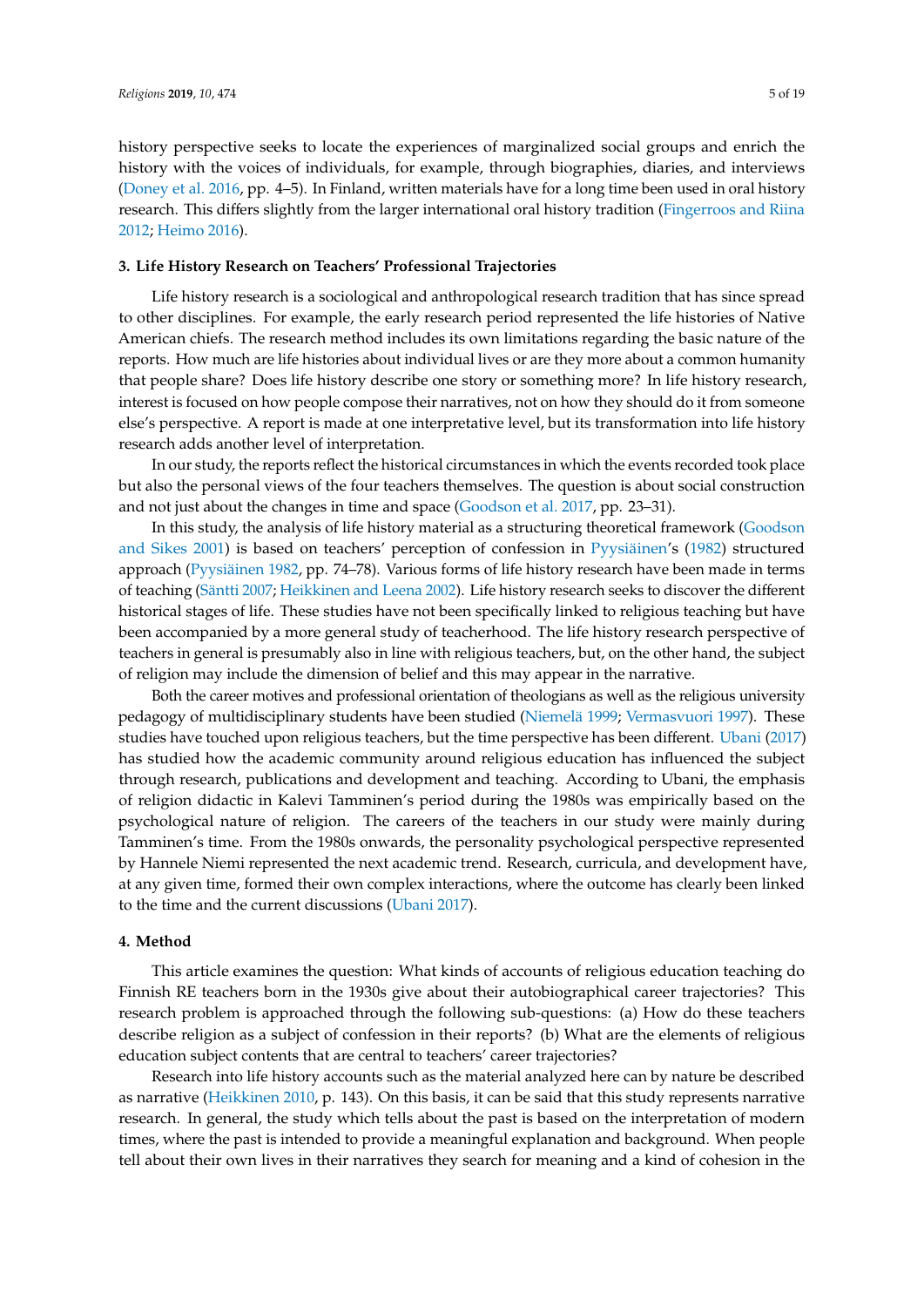fragmentary pieces of life events. According to an old Finnish saying "time makes memories golden" but as far as this research goes the present time is as important as the past it is in memories [\(Hyry](#page-17-17) [1995\)](#page-17-17).

The character of our four teachers' scripts is narrative in nature, and they are examined by means of thematic analysis [\(Kyngäs and Vanhanen](#page-17-18) [1999;](#page-17-18) [Tuomi and Sarajärvi](#page-18-15) [2004\)](#page-18-15). In the narrative review, the emphasis in the theme is on the narrative review of content: in what is said, rather than to whom the message is directed or how it is said. Thematic analysis is suitable for methodically collected narrative sources and materials such as writings, interviews, and group discussions [\(Riessmann](#page-18-16) [2008,](#page-18-16) p. 54).

It is important to note in the memoirs that present-day discussion and later life history influence how things are told. Memoirs attempt to give an understandable interpretation of the past [\(Ollila](#page-17-19) [2010;](#page-17-19) [Korkiakangas et al.](#page-17-20) [2016\)](#page-17-20).

# **5. Data**

The research material was gathered in 2011 by sending a letter to all religious education teachers who were born in the 1930s who could be found in the database. This database, published by the Clergy association in Finland, contains the information of all Finnish Lutheran theologians [\(Pappisliitto](#page-18-17) [1999\)](#page-18-17). All of the teachers who participated in the research have been Lutheran Religious Teachers and theologians of basic education. A writing request was sent to 146 teachers, of whom 62 religious teachers returned their writings. Taking into account the workload required to compile and deliver the script, the response rate is quite significant (43%). Religious teaching as a career was defined as at least 10 years of work experience in teaching religion. The authors were born between 1930 and 1939 (age 72–81). Of these, 43 were women and 19 were men. Most of the responses were written in Finnish, with two in Swedish (which is also an official language in Finland). Some of the responses already referred to impaired health, such as: "Unfortunately, I have not actually been able to write this because I have brain injuries and I am aphasic. My husband has written up my responses." One response was video recorded instead, because the respondent wanted to contribute to the research but could not write his life history account due to his weak health. This, together with the high response rate, illustrates the commitment of those who responded to the writing request, which in turn reflects their dedication to their work in education and perhaps also the need to have their professional life story heard and documented.

A form for gathering background information and a form with optional support questions were sent out to the teachers with the writing request. The support questions were based on [Kallioniemi'](#page-17-21)s [\(1997\)](#page-17-21) previous study of the professional image of religious teachers. Kallioniemi divides the religious role of a religious teacher into five parts: work assignments, professional roles, science base, professional values and the concept of religious education. He divides the teaching of religion into five content dimensions: (1) the emphasis on teaching expertise; (2) the emphasis on religious mission; (3) the emphasis on RE definition; (4) the emphasis on subject teacher profession; and (5) the emphasis on theology [\(Kallioniemi](#page-17-21) [1997,](#page-17-21) p. 226). The help questions and background information section of this research paper was constructed so that all the areas of professional roles presented by Kallioniemi were taken into consideration. In this study, the participating teachers have told freely about their career. This freedom allows one to choose the perspective from which one can talk about one's working years.

The target population of the participants sets some particular ethical limits, as the above description of some of their fragile health also indicates. The material has been gathered and analyzed with utmost respect to the participants, treated with confidentiality and is stored securely. Furthermore, the four teachers cited here are naturally referred to through pseudonyms. The names or exact descriptions of any of their schools are not given in the study, because identity would easily be revealed in such a small and age defined RE teacher population.

It is also an ethical question how to deal with such remembrance material. Reminiscence is very personal and, above all, the expression of one's own experience. The experiences are told much later than the events themselves, and time may have gold-plated some memories [\(Säntti](#page-18-10) [2007;](#page-18-10) [Sikes](#page-18-18) [2000;](#page-18-18) [Roos](#page-18-19) [1996;](#page-18-19) [Valtonen](#page-18-20) [2004;](#page-18-20) [Saarenheimo](#page-18-21) [1997\)](#page-18-21). However, this study does not seek to compare experience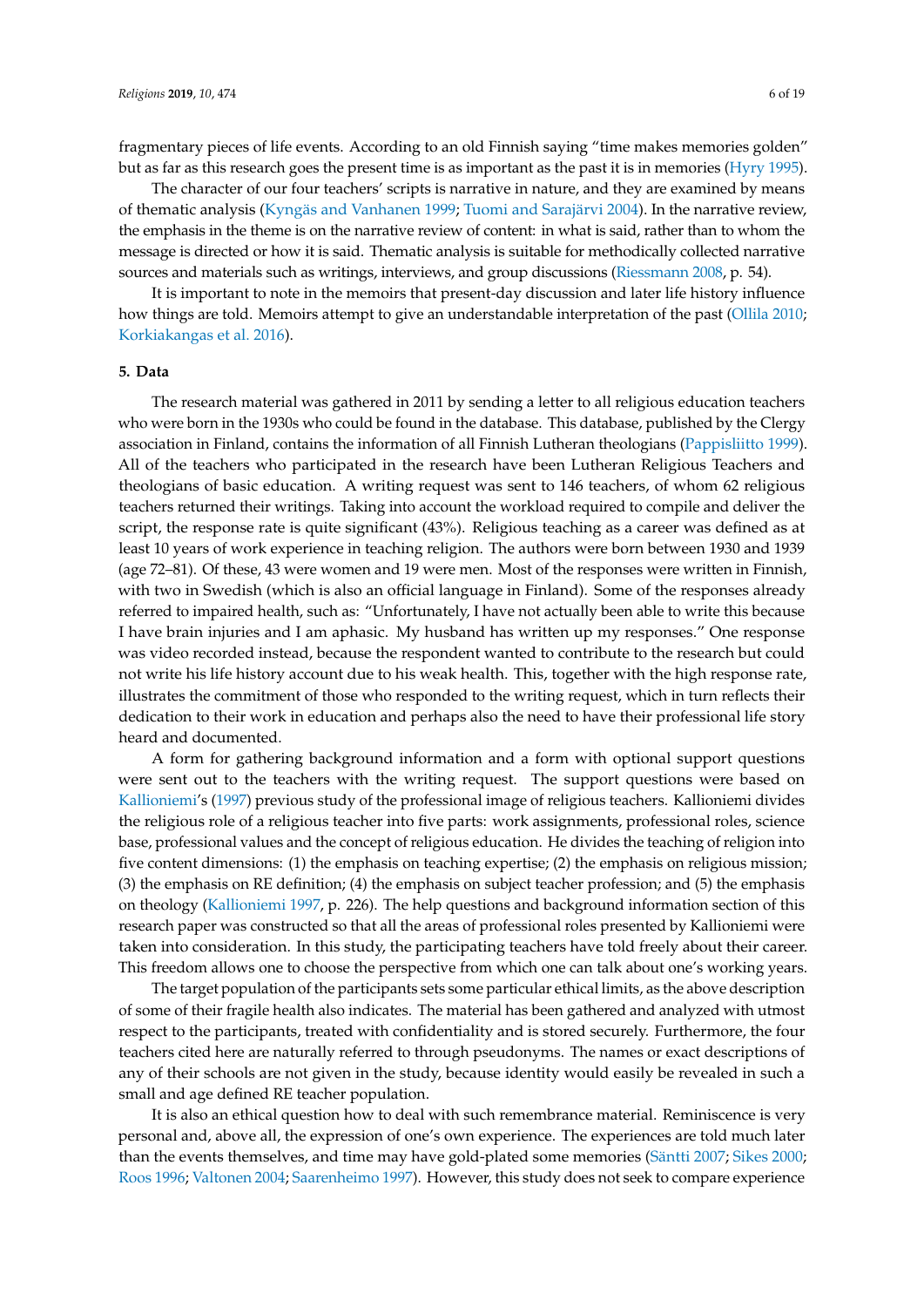with other research on the history of religious education and as if it were to be seen in the spirit of the theory of cohesive theory. According to [Bruner](#page-16-6) [\(1986\)](#page-16-6), there are two kinds of knowledge: paradigmatic and narrative. Narrative information does not dissolve the particular into general categories in traditional truth theories, but information is expressed in narration [\(Bruner](#page-16-6) [1986,](#page-16-6) pp. 11–23). This study examines how an individual builds meaning on what has happened by telling the stages of working life that, when they happened, may have been quite atomistic and momentary experiences. Afterwards, meanings are built, and of course time can shed a golden light on the past. Identifying these features is important, but for the study itself, the present experience of the past. In the analysis of these 62 narratives it was possible to see five categories representing how teachers talked about their career. These categories are in the Table [1](#page-6-0) which describes different ways of telling about RE teacher´s career. Mostly narratives were told from an educator's position. Teachers felt that religion as a school subject is important but also that the lessons supported the growth of youngsters. A small number of the teachers were rather religion oriented. They saw their career as a mission from God. One part of the teachers was active in developing pedagogy and learning methods. One group was politically active and their narratives included this aspect. A rather large number gave basic information but without interpreting their careers. Usually these teachers told about the years when they taught, the schools they have been at, and statistical data about their career.

**Table 1.** Different ways of telling about a RE teacher's career (62 narratives).

<span id="page-6-0"></span>

| Category | Supporting<br>Youngsters Growth<br>and Education | Pedagogical/Didactical<br>Approach | <b>Political Point of</b><br>View/Association<br>Membership | <b>Religious</b><br>Mission as a<br>Teacher | No.<br>Interpretations |
|----------|--------------------------------------------------|------------------------------------|-------------------------------------------------------------|---------------------------------------------|------------------------|
| Amount   |                                                  |                                    |                                                             |                                             |                        |

# **6. Results: Four Paths into the RE Profession**

Each of these four teachers had a theological education, which is typical in the wider dataset, and have then taken up the profession of a religious teacher. Despite these common determinants, the life history accounts here reveal very different explanatory factors for this career. The names used in the article are naturally pseudonymous.

# *6.1. Aura*

Aura is the mother of nine children and cared for children at home. Her active teacher career at school therefore lasted 16 years. She has been influenced by her life in Lapland and in Central Finland. Her religious reference framework is Laestadianism. Her work career can be divided up into before children and after taking care of her children. The former period lasted nine years and ended in 1967 and the latter began two decades later in 1987. Aura describes the spirituality of her own home as an important factor in her graduation as a religious teacher. She describes the atmosphere of her home as liberating: "We had a free atmosphere. Conscience expressed sin as sin, even though it would not be spoken of. Then it was possible to tell, to apologize, and the parents forgave all sins in the name of Jesus and in the covenant of peace—peace, freedom and joy."

The war affected the Aura family in a special way. Aura's mother died during the war, and when school time came, she was evacuated: "In the autumn, when the school should have started, the front approached my home village. The Germans arrived; the bridges were mined with big bombs. I had to be evacuated."

Aura went back to her family and to school after returning home. After graduation, she had two study options, between which Aura described the process as follows: "I was offered the mathematics or the theology my life's work. Theology prepares your life for the most important things we need to consider." faculty. I chose the former. Fortunately, within a week, it turned out that this was not Aura's first job was in rural Finland in Central Finland. She had already received another job but decided to take the offer in Central Finland and later saw it as God's will: "Now I see it as the hand of God."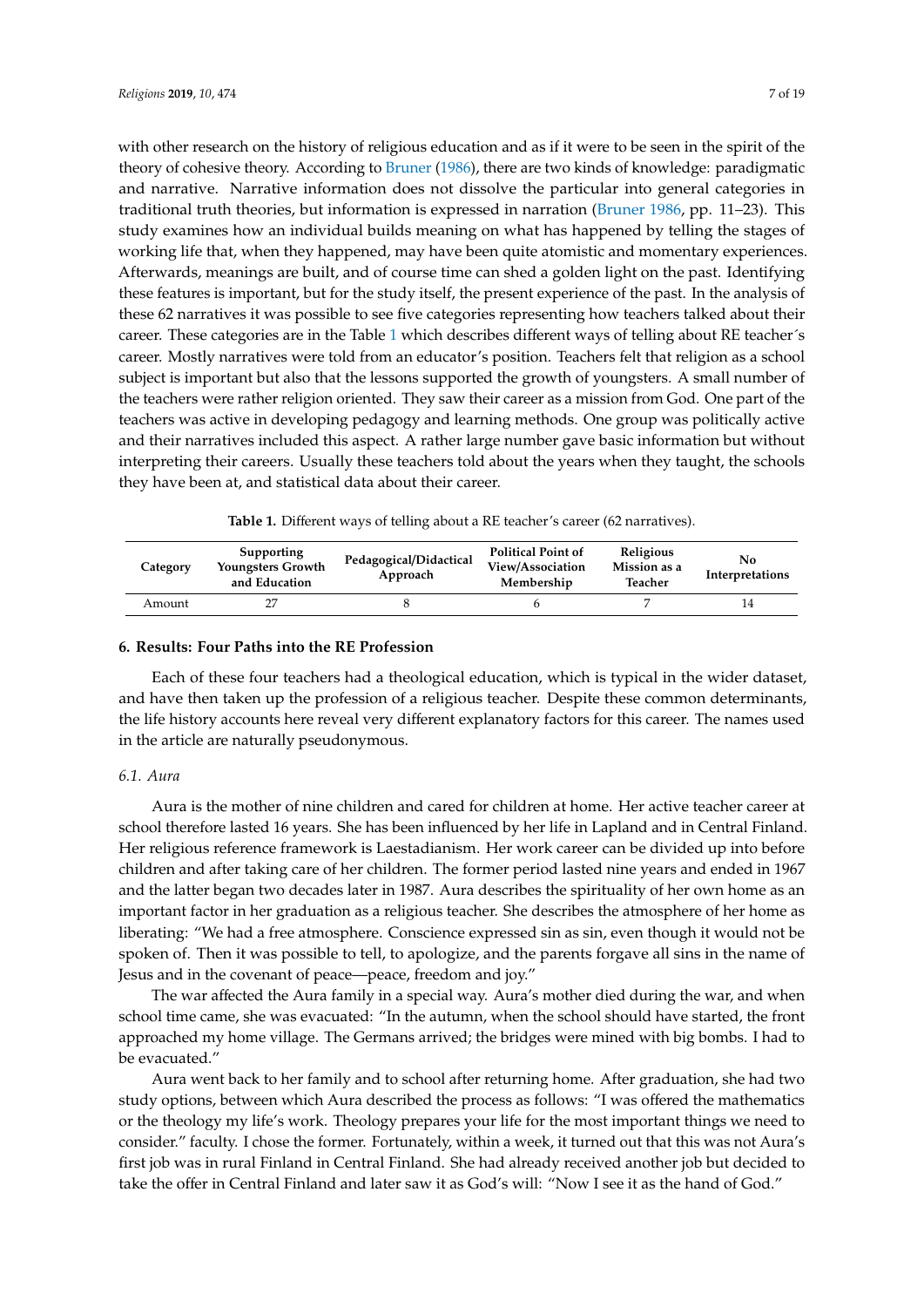Aura felt that her first school community was supportive. Aura felt that the Teachers' Room was important: "The Teachers' Room was full of great, experienced teachers. The reception was cordial. I blended in effortlessly, quickly." Aura depicts school life as a family: "My closest colleagues were all middle school and high school students, my lovely children [ . . . ]. The spirit was cozy and calm. The rector was like a relaxed, smiling, father in the middle of the family." However, Aura's career changed when she had children. In 1960, only one month's maternity leave was given. When Aura returned to work after the birth of her first children, an assistant was needed: "In the morning, my children ate and were then put outside. During the school lesson, an assistant brought my children inside and they were fed. Some of the pupils took part in dressing the babies so that they could get out of their prams to sleep." In the case of older children, the procedure was somewhat different: "In the morning I took the prams under the birch trees and when I went back after coffee, they could toddle around".

These childcare issues meant that Aura stayed at home for 20 years. The return to school life went well, as Aura was asked to be a teacher at a nearby school. Aura describes the situation as follows: "The school had had teachers that I knew. I complained to them that I haven't had weekend training sessions, which you have received in the meantime. They put my mind at rest: Don't worry, we haven't learned anything about them. Later I was in weekend trainings and learned nothing."

Aura's career is religiously active and her religious activity is reflected in her work as a teacher, for example, in running a Bible Circle. Bible Circles were not part of the school education. Some of the teachers did those according their own belief. Some pupils were interested to come to the Bible Circles. The Bible circle was already in the school before Aura, but Aura continued it. Aura had written letters during 1960s in which she described the Circle to a friend. One interesting discussion in a letter revolved around the nature of Christ and Muhammad as prophets of their respective religions Her writing shows rather much her personal religious interpretation on that time when multicultural situation was not present in the Finnish life. Bible circles have also dealt with youth issues that Aura describes in her letter as follows: "Some of the girls asked if she gave up when he once experienced something during her teenage days and then it was left behind. I replied that I did not know, but in any case, I should ask believers if forgiveness belongs to them John 20: 21–23." Aura contemplated the possibility of removing religious teaching from the curriculum and sees confession as a good starting point. If the Church is separated from the state, will the teaching of religion be completely excluded?" Aura describes herself as the sum of many things: "As a teacher, I have been supported by magnificent principals, a good spirit in the teaching room, a family, correspondence, and the Laestadian Association (*Rauhanyhdistys*)."

Aura has maintained contacts with former colleagues and occasionally arranges coffee or meals together. Some students have a life-long connection. As a remarkable memory, Aura has the statement of a former student: "The particular importance of religious teaching is that it is the most important, far-reaching, life-giving, peaceful world of peace, spiritual, spiritual, material, and natural influences that affect all solutions."

# *6.2. Per*

Per started his career as a pastor in 1964 with responsibility for youth work. He describes how the church maintained a youth café in the basement. According to Per, the clientele consisted of young teenagers who were drug and alcohol users. He describes the home backgrounds as "somewhat terrible". With these young people Per felt his lack of experience: "We couldn't do anything for these young people and we didn't make any contact with social workers or health care, even though they should have been brought in." However, later in his career, the café gave him some insights. As Per says: "There is no need to worry even if a young man says 'I'll kill you'." One thing that Per learned in his ecclesiastical career was to cope with fear: "There seemed to be no difficult young people." At one point, Per considered doing missionary work, but this did not seem feasible with four children. In his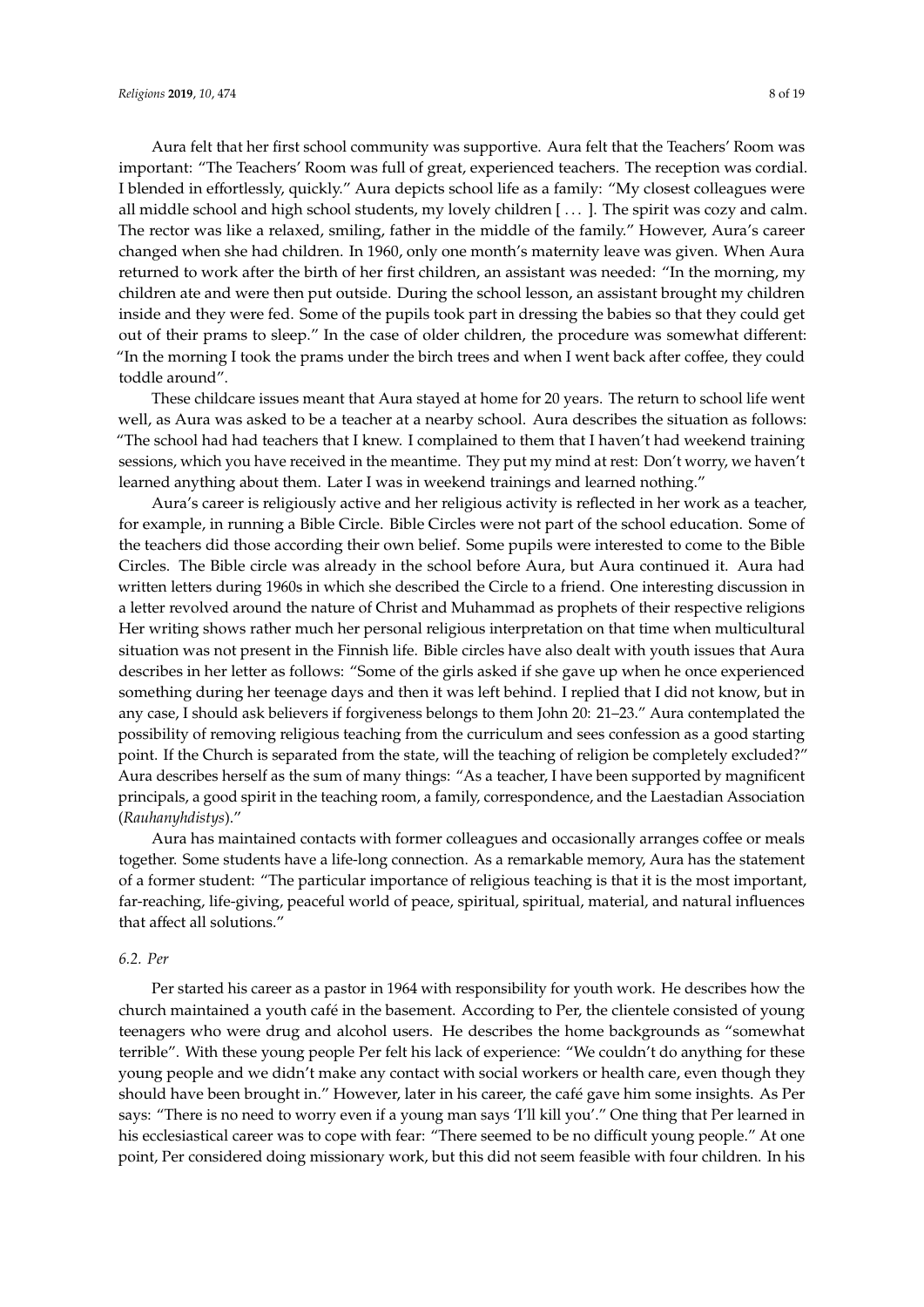career as a pastor, Per continued to work for the church related organization and later as a director in church youth work.

As a youth work leader, the career became problematic and finally administration of the church decided to terminate the post. At this point, Per's friend who was rector and another friend who was financial manager decided to save him. The rector called and asked to become a religious teacher and so Peri's career as a teacher began. Per describes the new situation: "I'm above mentioned NN and NN deeply grateful, I like them as angels of my life. They saved the fool, and schoolwork opened up a new, inspiring and demanding world for me."

Per's was assisted in taking up his first job as a teacher by a network of acquaintances. Per reflected on the kinds of renewal required by school life: "Immediately at teacher training I did a lot of work, because at the same time I was already an instructor for the N joint school. Anyway, I had to study all the time as a teacher. In retrospect, I wondered, that the church would have been able to act as a pastor and gives a sermon after the other without reading any theological book. At school it was impossible to be without learning new things all the time."

Per also pondered the position of religious education in 1963 on the basis of an article in the yearbook of the Diocese of Tampere: "The title of Samuel Lehtonen's article was: The false trees of the Church. I do not remember all of them, but at least Lehtonen mentioned the right for the church to be given tax money and the confessional teaching of religion; they should be dismantled. I thought Lehtonen was right." Per's dilemma hence was: If he decided to teach religion, was he keeping up "one of the false support trees of the Church"?

Regarding the trajectory from pastorhood to teaching, the tension between an ecclesiastical and a school career has been preserved in Per's mind: "Sometimes I wonder if I go to school as a church worker . . . On the other hand, I was so up to here with the church that when I got to school, I thought I would be far away; so I sent out a university application letter to study to be a history. I put an application letter in the mail but it disappeared. I called the faculty. No, they hadn't received my letter . . . so I stayed in the dumps."

Per remembers his life as a teacher with mixed feelings. Per told us how he put second grade pupils together to describe the future: "The feedback was very pessimistic: nuclear war, pollution, destruction of the world. I remember a couple of answers, both boys. One said Jesus will come again and save us, and the other who had just been to the hairdresser and had an impressive 'hedgehog' haircut predicted that the 'hedgehogs' would rise to power."

Per's life as a teacher also included memories of distressed youngsters: "I was just about to start a test when one of the girls began to cry uncontrollably. I couldn't think of any other option than to take her out of the classroom. I left the others to do the test and took the girl into the corridor. She was very worried about the future of the world, so worried that she couldn't do the test. We talked a long time. I admitted that the future didn't look bright, but better than crying was trying to do something to improve things. She later became a female politician, a politically active member of the Green Party." Per explains how one student was worried about one of the politics: " . . . a communist? Me: I'm not a communist, socialist yes". Student:" Look out! You see, when the far left come to power, they'll kill all the socialists." Politics did not play a role at teaching in schools during Per's career. However, as a teacher Per found students in the 1980s were often politically active and went on their own initiative on marches.

Per told us about his teaching of sexual ethics: "When I started with sexual education I said: write down what questions you want to discuss during sex education classes. I'll try to deal with everything you ask, and if I don't know, I'll find out from the experts. Well, there were a lot of responses, and many said tell me about gays!" One of the lessons was attended by a school board inspector. He was given the same list of questions as the students had. One question was: "Which one should take the initiative with intercourse, the boy or the girl or either?" After an hour, the inspector asked how the lesson plan was formed. When he was told that the questions discussed were those raised by the students themselves, he asked "Do they really ask you such questions?" Collaboration between the school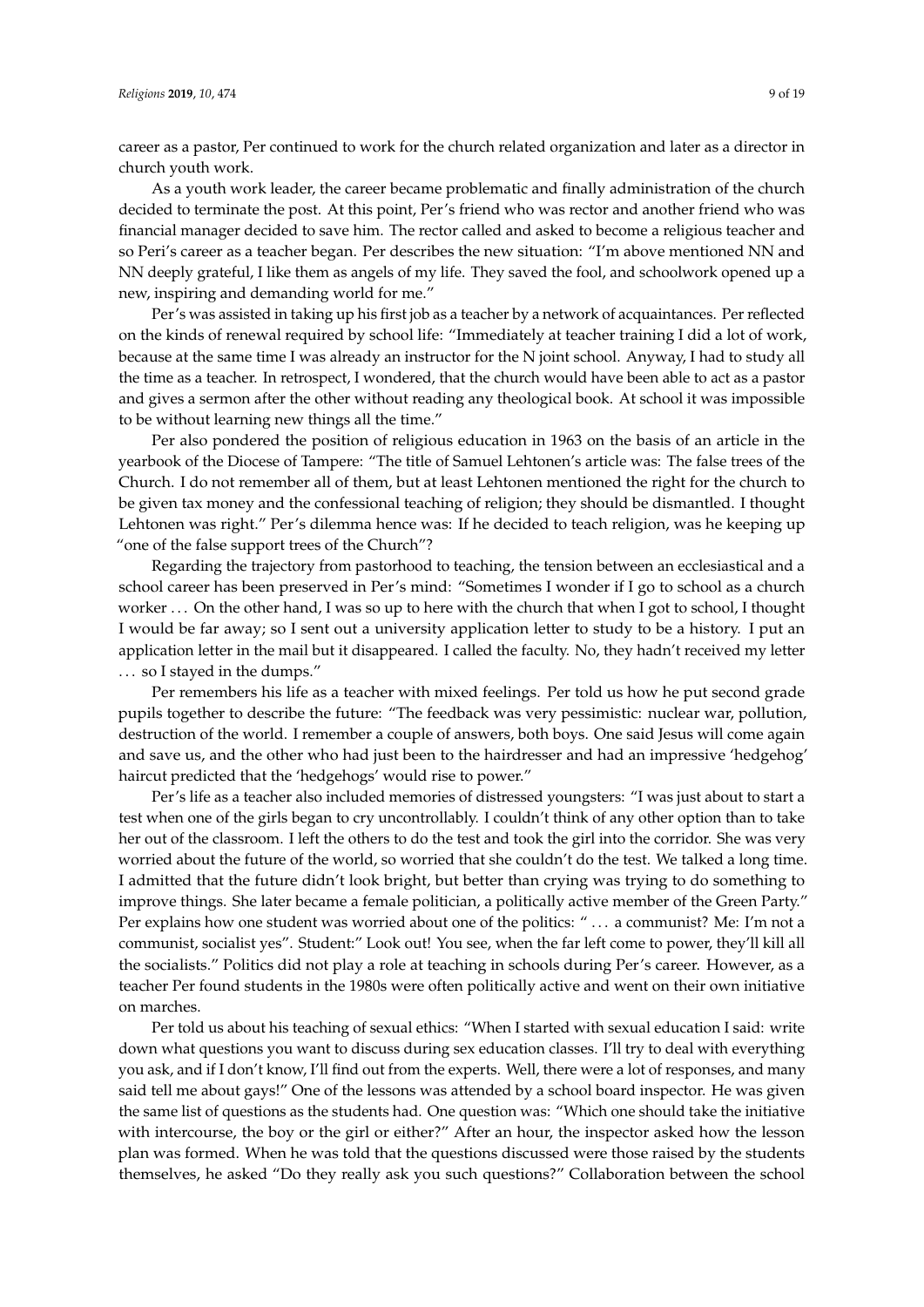and the church congregation was from Per's point of view, not always satisfactory: "The impression arose that the pastor came out of the cuckoo clock to see what belonged to the outside world". To Per, the school community was as much a congregation as anything else. He thought that when a pastor visited school the church did not visit the school. The church was already there in the form of pupils and teachers and the pastor was only meeting his congregation. Based on that thinking teachers began to systematically teach high school students: "Do not believe what the visiting pastors say—you are here in school, in the work of the church; you were baptized as members of the church, and no one can

deny your membership." One warm experience for Per was a joint Christmas mass for two schools. For the first time, a lot of pupils came to Communion and a tradition was born. Immediately on the first occasion, the Communion bread was real bread made by two ladies.

The changes that took place in school life as a result of various experiments developed Per's pedagogical skills. One 3–4-hour trial test was described by Per. "Examples: A test of a foreign religion course dealing with the basic doctrines of Zoroastrianism that had not been introduced into a class earlier. The task given was: Here are some basic ideas about a religion (Zoroastrianism). Explore them and compare these ideas with other religions you have learned about on the course." According to Per, boys especially liked these types of task.

In his role as counsellor, Per's experiences went beyond the school environment, such as taking part in youth coffee mornings or volunteer work with drug addicts.

At the end of his remembrance, Per realized that he was wrong in denigrating the pastorhood, for pastor and teacher were not contradictory roles. He concluded, "being a teacher has brought me great personal satisfaction".

#### *6.3. Shirley*

Shirley became a religious teacher as a result of her upbringing. In high school, she was involved in Christian teenage activities and had a Christian education at home and at school. As women could not enter the pastorhood, being a teacher of religion was an alternative option. Shirley graduated from high school and university in the 1950s. She did not marry or raise a family.

Shirley felt that. in post-war Finland, religion had a solid position as a school subject in the mid-1950s. Her work with schools began in the late 1950s, starting in a small town in North Karelia. She describes the school atmosphere: "School at that time was good and there was little need for the teacher to intervene in disciplinary action". The next step in her career took her to Central Finland. About the difference between an urban and a rural community, Shirley states: "The connection with the church and participation in the activities of the parish was not as firm and tradition-based as in the countryside, because the urban community had a lot of people who had moved to towns for reasons of work". Later, Shirley's career continued in southern Finland as a teacher trainer. Shirley describes the 1960s–1970s as a period of turbulent political turmoil: "The proliferation of leftist ideologies and their world values created a struggle and contradiction between different views. From the era of Finnish unified culture, the transition to multiculturalism and a more democratic society began, emphasizing individual rights and freedom of choice."

Negative attitudes towards the Church and religion were particularly strong. As Shirley said, "The tensions between the Church and the State, as well as the possibility that religious education in schools would be terminated were repeated in previous decades. The position of religion as a school subject has been a controversial topic for more than forty years." From the point of view of the changes in the school system, Shirley sees the 1970s as significant. She describes how in a democratic society all children and young people were expected to have equal opportunities for schooling. However, she draws attention to the role of political parties: "There were great differences between the parties about the status of religion and the content of the curriculum at different levels of schooling."

She continued: "The radical leftism that was in fashion among university students spread to teenagers in schools. In the 1970s, national education brought school democracy and equal opportunity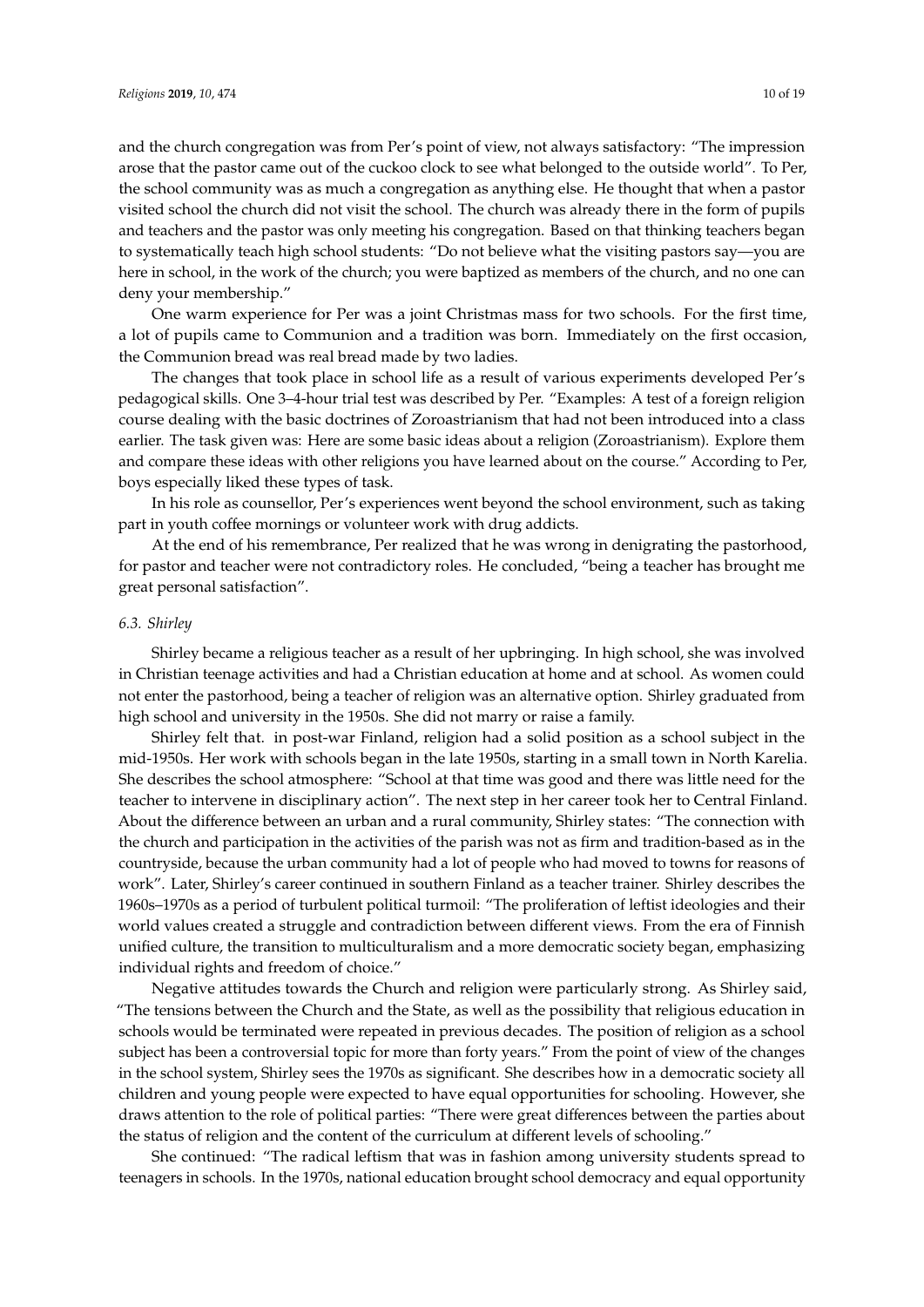to study for all children and young people, regardless of wealth. The academic year was marked by the election of school councils, in which both teachers and students recruited candidates according to their party ranks. The pupils' participation in the work of school boards activated them in the planning of school work and familiarized them with social issues. However, political pressure interfered with the practical running of school affairs, causing disputes and power struggles within the school."

However, Shirley also considered that politicization had a positive effect: "The total number of pupils interested in political activities was rather small, even though active leaders were keen to spread political propaganda. There was also a positive development in the school atmosphere. Democratic thinking brought about a greater openness in the relationship between teacher and student. Pupils began to make teachers sit down and answer their thoughts freely in discussions. In the teaching of religion, the change of the old teacher-centred teaching style to emphasize student-centredness was positive especially given the nature of the subject. The student-centred treatment of the different elements of religion allowed us to take into account the level of development associated with their age both in terms of thinking and emotional life."

The transformation of the school system into primary school and upper secondary school also influenced the teaching of religion, which Shirley described as difficult to work in practice: "Changes in the curriculum and subject-specific hours made it difficult for religious teachers especially in small schools with few pupils. The number of hours given to religious education decreased at both the primary and secondary levels. In addition to religion, the increasing number of children from divorced families became a subject of often quite controversial discussion."

From Shirley's point of view, the most important aspect of school reform from the perspective of religious education was the more versatile curriculum. New teaching technologies and the increase in the range of teaching materials provided opportunities for illustration and motivation. At the lower secondary level, the teaching contents were still bible-centered and contained information about the Lutheran church, but new textbooks and varying teaching methods helped to apply this teaching to the pupil's own level and to everyday life. Shirley describes multiculturalism as an important feature of school reform: "The treatment of foreign religions was important in primary school, which was important for understanding the traditions, values and ways of thinking of pupils from foreign cultures. The gradual development of Finnish society for multiculturalism required training in attitudinal education in order to accept diversity and respect for others." The decrease in the number of hours given to religious education was a problem for Shirley because it reduced teachers' contact with students. With this development, the effectiveness of teaching also deteriorated.

Shirley describes the change in high schools in the 1980s as positive, especially the application of teaching materials to the needs of pupils. She points out: "It is important for young adults who are growing up to find the sources that make up the building materials for life ahead. Deepening knowledge and discussing with students about life issues are the tasks of schools in the current confusing societal atmosphere of values and competition." Shirley sees her teaching as being more than just subject-specific but as educational in other subjects as well. She describes psychology as follows: "In some respects, religion may be too difficult for students to express their own opinions, especially if they think the teacher disagrees with them. A psychology teacher however would find it easier to share areas of knowledge with other subjects." The spiritual dimension was seen in school as events organized by the church, but she also talked about the transformation of morning assembly at school: "Not all the speakers among the pupils and other teachers were religious in content. Enthusiasm was greater when different themes were raised, as well as music that might be other than religious. The school reform was welcome in the sense that the responsibility and burden of religious education was shared by many."

Significant new learning developments have been important in Shirley's career. She describes the arrival of the new school system as important in this respect: "The new school system also started with teacher training and familiarization with both general school life practices and the renewal of self-teaching. Municipalities and cities, together with the National Board of Education and other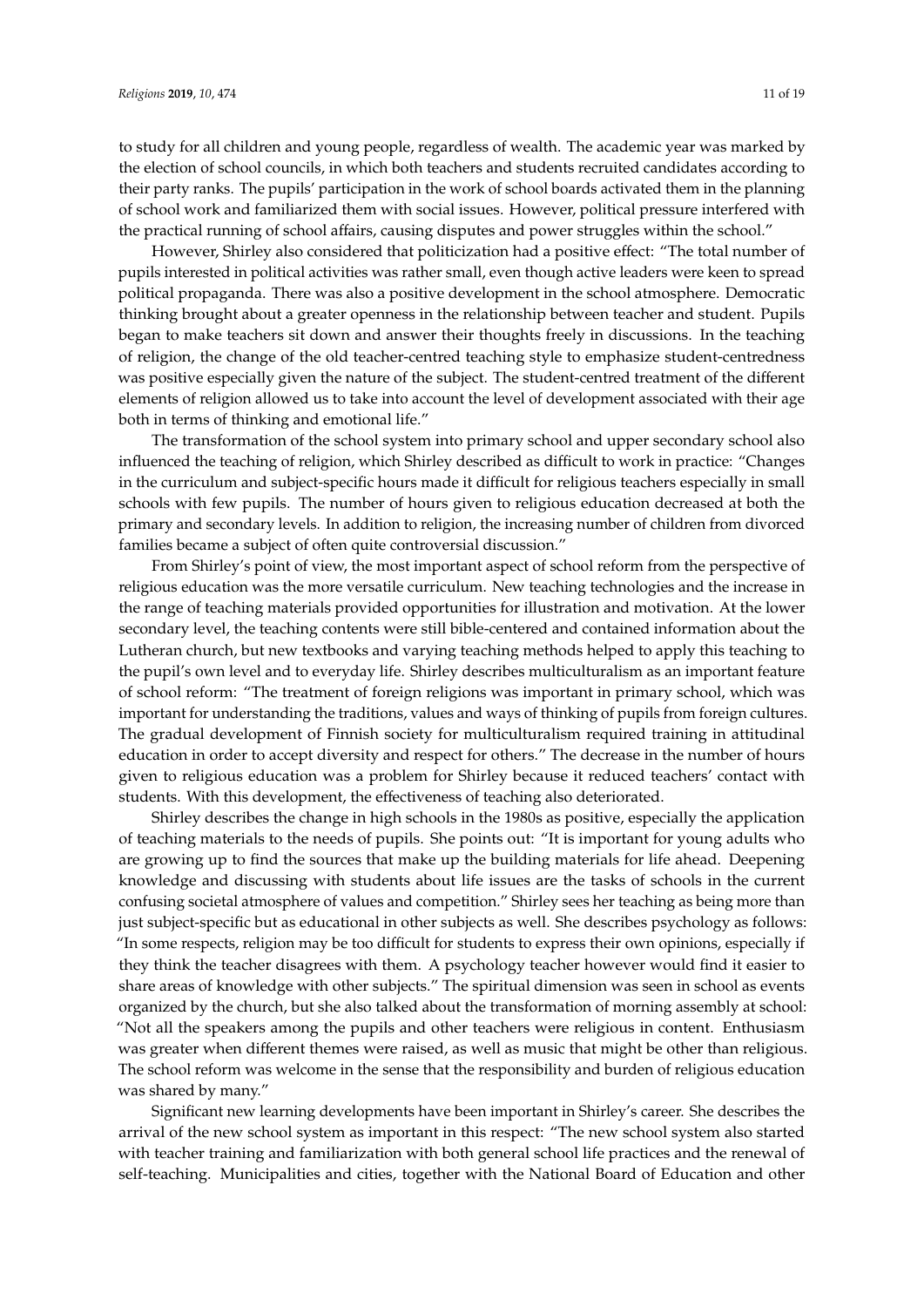authorities responsible for school administration, organized regular training days with themes ranging from year to year. In these training sessions, there was a tendency to meet teachers of different subjects and discuss common school practices and problems. Common study days and meetings with teachers in their own group of subjects were felt to be important both for the status of religious education and for the maintenance of the level of education." Shirley felt her work was a vocation: "The profession of a religious teacher is a vocation. Its credibility is based on the teacher's personal experience of internalizing subjects taught at both the academic and emotional levels. Pupils expect the teacher to be stand behind their words and actions and respect their freedom of thought and faith."

She also sees her own career as a lifelong learning experience: "In order to stay a teacher in the face of new challenges, we must constantly update the growing and changing field of knowledge in our own teaching and pedagogy." At the end of her career, Shirley worked as a teacher trainer, and based on her own experience she concludes with her concern about those who might wish to become religious education teachers in Finnish schools: "Given the current multicultural and socio-political and educational perspectives, the pressure to stop religious education in schools has caused worries about work for theology students. This concern is constantly there."

#### *6.4. Hans*

Hans ended up as a religious education teacher contrary to his original plan which he had had in the early stages of his studies. His intention was to become a parish pastor. He began working for a couple of years as a pastor, half of his duties being religious education. There was thus an opportunity to both honor religion and become a qualified a teacher—a combination of church work and school work. Some problems occurred, however, and someone complained to the ombudsman that there were three overlapping activities because Hans was a pastor, teacher and teacher trainee. As a result of the complaint, it was found that no error had occurred.

When Hans was pleased to be able to apply for the post of religious teacher and rector at the same school. Hans describes his career as meaningful: "The work has been rewarding and interesting the whole time. So often there were different kinds of changes that I was not bored. Firstly, the school was divided into a municipal secondary school and a high school. Then came the elementary school and the secondary school for the municipal school. These actions and changes caused enormous bureaucracy."

Hans ended up as teacher of religion in the provinces, which he carried out for a couple of decades alongside of his work as a pastor. Hans describes the consequences: "The result was a couple of decades of running around the country, summer trainer coaching courses, holding in-service training days, annual weeks in Heinola teacher training course centre, and much more. In the middle of all this, my doctoral studies were also completed."

Gradually, Hans entered the national curriculum planning group (hereafter, OPS). One change was in high school church history, contrary to the view of [Olavi] Aula, the chief inspector of the religious education at that time: "His special aim was to destroy church history, especially chronological church history. The widespread consensus was that region as taught in the old high schools was too one-sidedly a church story. It was quite appropriate to reduce its relative share. But Aula only pushed for the thematic development of the Church, so that it would only be a course on basic information about the church at high school. This was not fully accepted in the field and the theological faculty rejected it completely. The anti-Aula lobby assembled a group of trainers and teachers for the week in Heinola to prepare for OPS (National curricula for RE). When after four days he failed to persuade this group of people to prefer his high school 3rd year, he said on Friday—completely out of character—that changing the contents of this course would be over his dead body. In practice, the 3rd year OPS was born in Hotel Torni's office."

Hans was involved in numerous school teaching material projects. The issue of church history was one matter: "At that time, school books had to be approved by the school board. Olavi Aula sat there as a gatekeeper and he would not accept the publisher's textbook series unless it included course 3a. So for that, we put together a good team and we did the best we could. Of course it was accepted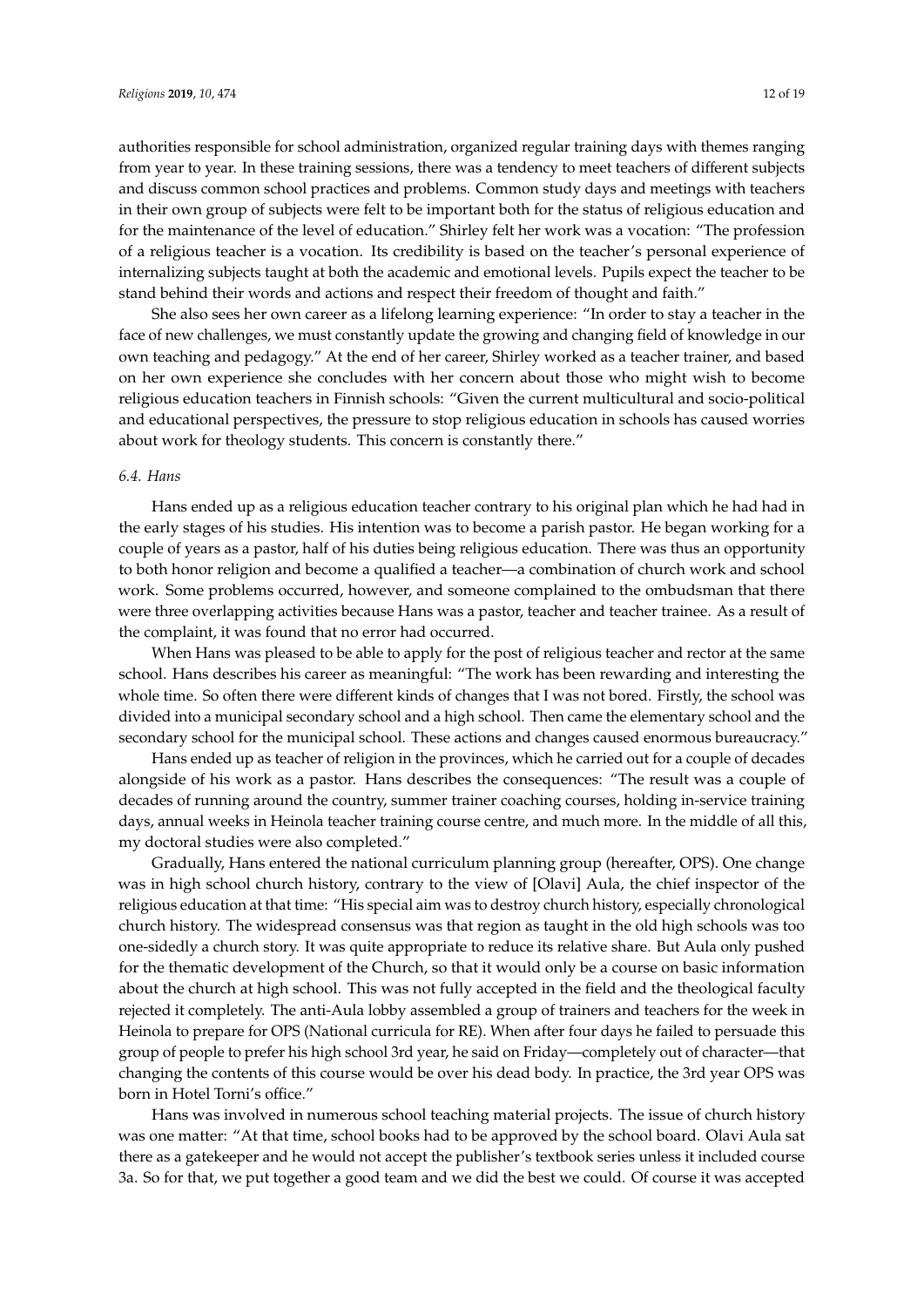at the National Board of Education, but not in the field. A loss-making textbook would probably not be published at other times. But again, we learned a lot while doing it."

A key part of Hans' career was his organizational activities in the Religious Teachers' Association. Hans describes this activity as being different: "The perspective now was different from the role and work of the teacher. This concerned lobbying, the struggle for status for one's subject and the number of hours it should be taught. In every change in the school system and the OPS, the battle must be fought over and over again. These matters were especially important at the primary school level, where the number of hours for religion presented by the committee was being eaten away. The Committee did not propose compulsory Swedish for everyone [ . . . ] But when the National Board of Education did not agree to accept the government's ruling without accepting Swedish, it was added to the national curricula and the hours were found. This was also the case with religious education."

There were several ways to influence the Ministry of Education to ensure that religious education was still part of the curriculum. Hans describes the situation as follows: "It was strange that religion was the only subject that did not have an inspector at Finnish National Board of Education We were caught up in this shortcoming and as a group of county teacher trainers we went to meet with other authorities Minister Virolainen, eventually called for a correction to missing inspector matter."

In Hans' memories, it emerged that personal networks were important during his study years. Hans describes the meeting of the Minister of Culture as follows: "It was easy to approach him, because we have studied and lived live in *Konvikti* (students dormitory) at the same time. The school was not officially part of his responsibilties, but he was able to discuss matters with [Kaarina] Suonio (the Minister of Education). He said: if you want a cultural struggle, that's what I can take care."

In addition to influencing curriculum matters in general, the teachers' organization was also responsible for basic and in-service training for religious education teachers. In particular, the teachers wanted to stabilize the role of continuing education in this field, which Hans describes as follows: "training centres had the support of the Church and the Evangelical Academy of Germany provided a model. We went to Germany to know more. Reijo Heinonen [Professor of General Theology] was particularly energetic in this matter. After proceeding through many stages, the Institute for Religious Education in Finland (UPI) was then set up in Seurakuntaopisto (the Church College)."

Information Technology also made its way into schools during Hans' career: " . . . I started to think of the idea of educating religious teachers who were members of the RE teachers' association (SUOL). In our time, we didn't have the specialist equipment we have now. In the absence of anything better, and with the support of the Church Board, we developed a database of Finnish church buildings. For example, at the UPI, we organized courses for religious teachers about using standard basic programs as one aid for this database." Hans tells how, before the Internet and email, information was sent to schools with the help of modems. Hans summarizes his career as follows: "I have memories of my career that are mostly outside of school. However, of course, my actual work was done at my school. In the 1970s, religion was not particularly popular among the general public and especially not in the media. All kinds of threats against it were in the air. I wasn't sure that I could support myself until retirement. Partly this fact also encouraged the expansion of my eligibility and so I got a qualification in psychology," adding that "Teaching was a pleasure to me all in all". He sums up his development thus: "I tried to develop my teaching and working methods with a new sense of excitement. I have at least felt that I got on pretty well with my students." To Hans, teaching was more a lifestyle than a career: "I have not really seen my life as a career. I have come across situations and have lived through them. That's what my career has been. It has tasted of life."

#### **7. Discussion: Life Stories and Perspectives**

The professional trajectories of Aura, Per, Shirley and Hans vary according to their gender, as Per and Hans first began their professional careers as pastors, a profession denied to women at that time. Per's ecclesiastical career ran into a crisis through tensions in the work community. He felt that his school was leaving him out. In this respect, personal networks were of great importance. Hans also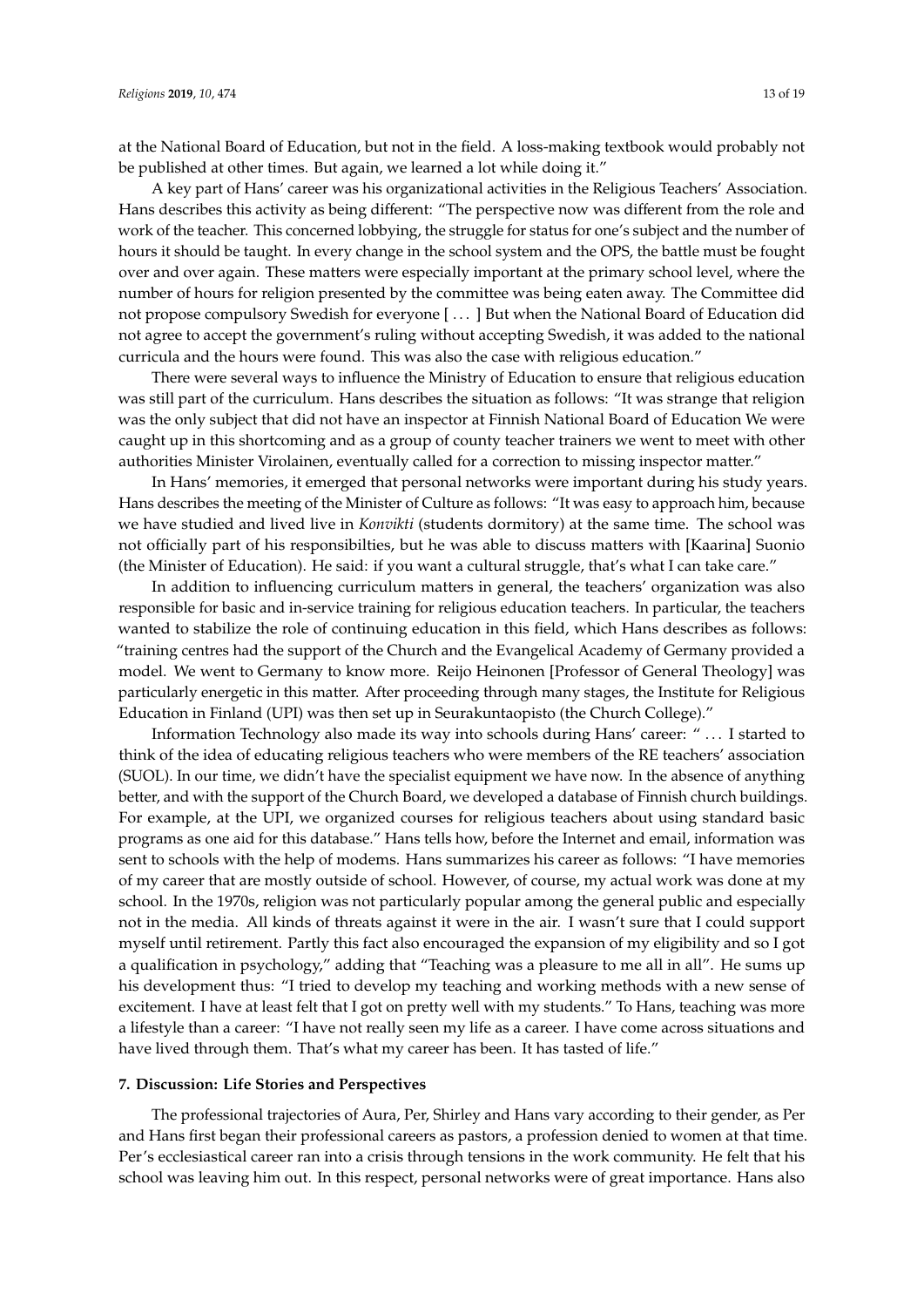became a pastor instructor, and he developed his career in that direction. Hans became active in organizational activities and Per represents a clearer perspective on the intersection between individual growth and social vision. For women, teacher studies and practice took place immediately after basic studies. They followed a career in school work during their basic studies. Naturally, the fact that the female pastorhood was not possible at that time was also an issue [\(Lehtiö](#page-17-22) [2004\)](#page-17-22).

Aura's career mainly related to two schools. Per, on the other hand, worked in the same school at different grades throughout his career. Shirley worked in several schools during her career. She spent a long time in three schools and also taught at a teacher training institute. Hans' career was largely in two schools, the school where his career began and then a longer career in the second. The two female teachers developed their careers in different ways. Shirley was strongly behind the pedagogical revival movement, while Aura was largely influenced by a fundamentalist Christian education. Their careers were different, partly on the grounds of religious beliefs. Shirley focused on developing pedagogy and subject matter at school level. Aura was more clearly concerned with religious work. Earlier research has shown that declarative religious teachers including Aura were relatively few during that working period. That is why it is important to look at this aspect further [\(Luodeslampi and Kuusisto](#page-17-2) [2017;](#page-17-2) [Kallioniemi](#page-17-21) [1997\)](#page-17-21). Aura's career includes a lot of material that refers to faith and religion, including the notion that students might be seekers of faith. Per has also struggled with a religious question, namely whether to pursue a career as a pastor or a teacher. His views on students clearly emerge from his work with students, the social context affecting what was discussed with students. In his narrative, helping students to deal with big issues was crucial. Shirley and Hans were most concerned about the professional side of being a religious teacher. Shirley focused on pedagogical development and Hans on organizational work. Their religious reference framework was mainly based on their own personal starting point and on an understanding of the nature of their subject. During their career, a Lutheran religious teacher had to be a member of the Church or otherwise he or she would not have been allowed to conduct religious teaching.

Aura clearly matches Pyysiäinen's first categorization that one way to look at religious education is to see it as a preparation for living in a religious community. Per, on the other hand, clearly strove to discuss religious issues and was versatile in his educational interaction with students. His starting point begins with the worldview of his pupils and aims at the far-sighted objectivity of Pyysiäinen's third model. The starting point for Shirley and Hans seems to be to motivate pupils to develop their own thinking.

The impact of politics on school life is clearly reflected in the reports by Per, Hans and Shirley. Per in particular discussed political topics with his pupils. Hans' and Shirley's perspective is to see politic issues as an aspect of school development. Aura did not put much emphasis on politics.

The relationship between continuing education and further training is positive for Peri, Shirley and Hans. Of them, Shirley mentions that she followed a lifelong learning philosophy. Hans acquired a variety of qualifications and doctoral degrees. Per described how a teacher's work requires continuous learning. Aura, however, did not feel she had received sufficient in-service training in her work.

[Säntti'](#page-18-10)s [\(2007\)](#page-18-10) division in four teacher patterns in his biographical data could also be found in these four narratives. With our four teachers, the threat of the scientific revolution to ideas of faith seemed to apply to at least some of their comments. The development orientation is clear in three of them. Changes that arise from life events is raised in Per's report. The notion of a calling comes up in Shirley's and Aura's narratives, but they are different in content. In some respects, both Per and Hans have become teachers by chance. Discrimination is not directly mentioned in any of the reports, but Aura, Hans and Shirley do discuss the kind of pressures placed upon the teaching of religious education.

# **8. Analysis**

Aura, Shirley, Per and Hans have written in their narratives about the relationship of confessional RE and faith in some meaning. As far as reading of narratives is briefly made, it seems to be so that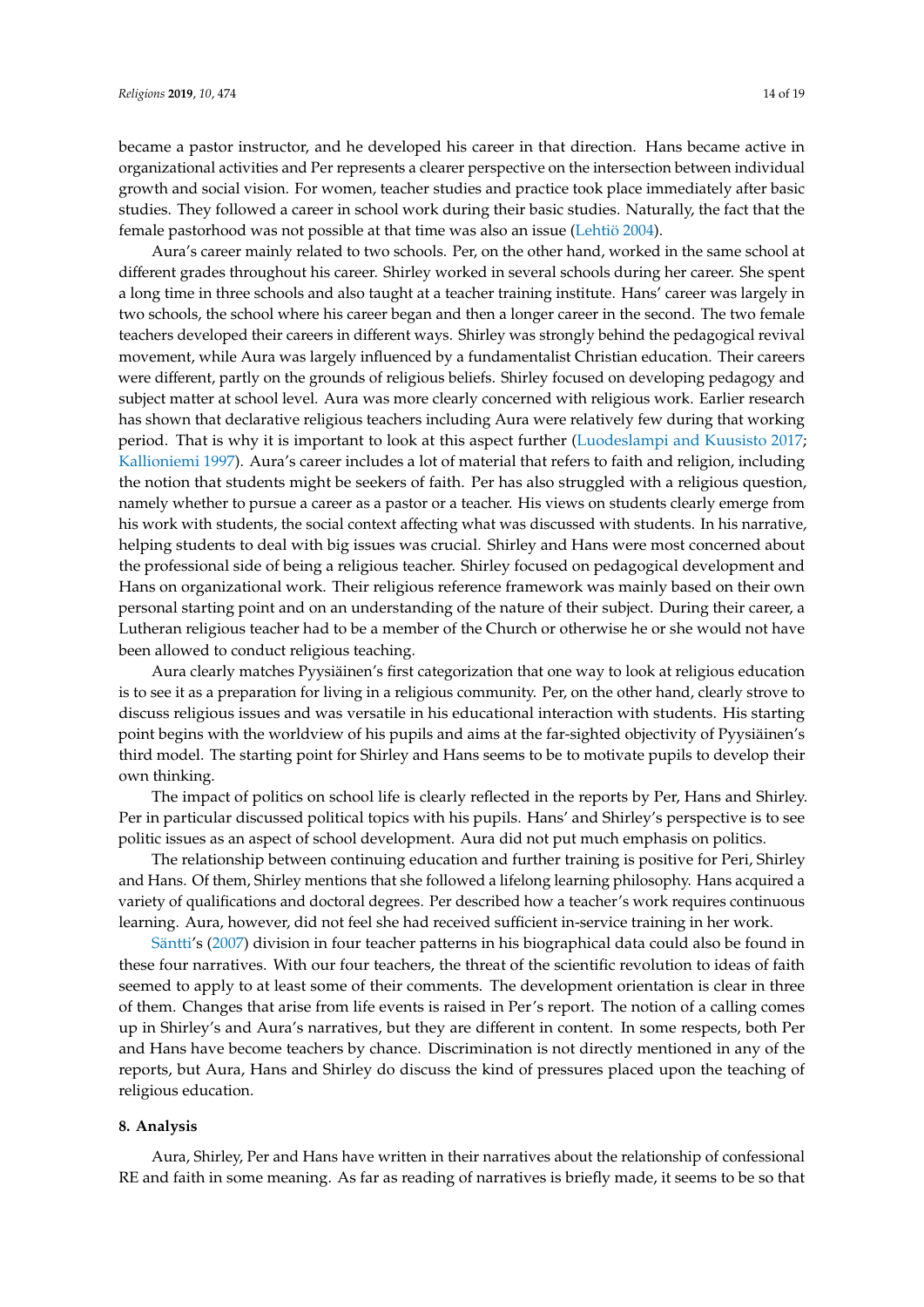Aura is clearly representing the understanding RE as a question of deepening one's belief. However, is it really so? All of these teachers are sharing thoughts that RE is a good basis to build and develop one's own religious life. The difference seems to be in the understanding of which kind of religious life. In the Table [2](#page-14-0) is illustrated how all of the teachers shared one aspect of confessional RE. They were supporting idea of provide basis for religious life. Aura was only who understood RE as encouraging deeper faith. Aura is devoted to a certain rather exclusive revivalist movement and, in her eyes, this means the same as shearing values and beliefs of that group. All others are much more supportive of the idea that everyone can find their own way.

<span id="page-14-0"></span>

| Dimensions of Confessional RE                                                  |  |              | Aura Per Shirley Hans |  |
|--------------------------------------------------------------------------------|--|--------------|-----------------------|--|
| Encourage a deeper belief                                                      |  |              |                       |  |
| Provide the basis for religious life                                           |  | $\mathbf{x}$ |                       |  |
| Could lead students to objectively examine different religious and other views |  |              |                       |  |

**Table 2.** Confessionalism according Pyysiäinen's definition in these four narratives.

Especially Per is telling about situations of religious feasts. He is also telling how pastors visited schools. He also highly evaluates common worship in the Christmas time. His understanding seems to be divided into two sections. RE lessons are the place of freedom for discussions and wondering. Lessons are for the critical thinking and searching objective truths. All of this religious activity which he describes have happened outside of RE lessons. This religious activity and its values are fitting well to his background as a Lutheran priest.

What is the actual difference in these two narratives? In some ways, they are opposite but are they really? Both are religious persons and it could be seen in school life. Per's religious activity is not happening during lessons so clearly as Aura's. It could be said that Per is very much concerned about following curricula at lessons. He recognizes problem of being priest and tries to be aware of mixing it with his teacher role.

In Aura's world, the role of teacher is different. She is representing thought that has been more common during the previous school system. Comprehensive school was different, but Aura saw herself as a teacher but also some meaning presentation of faith. She appreciates highly situations where children are expressing their faith or moments when they are finding their Christian faith in the same meaning as Aura understands it.

Social construction of these two ways to be religious at schools could also be understood from background perspectives. Aura is a member of the revival religious movement and in her social frame of reference is much oriented to the right way to believe. Every pupil who is expressing interest of this way is sort of a victory in saving people. Per has gone through difficult times in the church and been working with youth in trouble. His religious activity is openly seen in the school in morning assemblies and worships. There is the major difference. His way of practicing religion at school is on an institutional level. Everyone could see it. He is open in this for the whole community but, during lessons, he takes more the position of listener in pupils' personal issues.

Shirley and Hans are teachers who are supporting pupil's own way to construct worldview and religious thinking, but their difference is in approach. Hans is active in politics and in the RE teachers' association. In his narrative, religion is also question about Finnish society and its values. His narrative includes much about different political situations when the RE is demanded. This narrative does not include so much about actual happenings in classroom. He mentions that work was interesting. He also describes that his roles as a RE lobbyist and teacher were different. His political action was for the RE and he does not talk so much about religious activity even though he started his career as a priest. Asking why he was active in defending RE is a demanding question. The answer could be constructed from small stories which were included in the narrative. It was at the end struggle for the religion's role in the school and in the society. It was also a political question because at the time of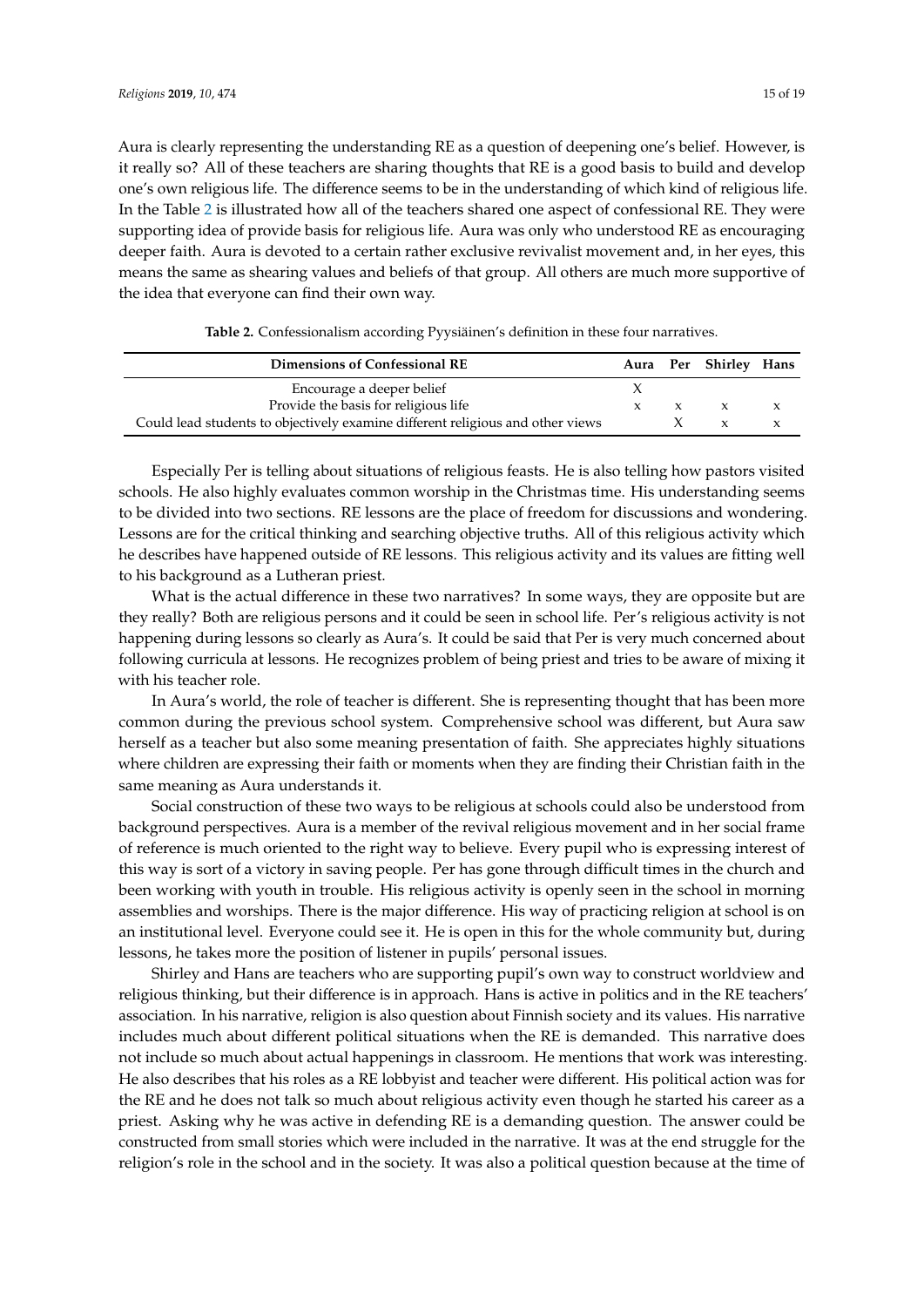developing comprehensive school the role of religion was questioned in whole society as well as in schools [\(Luodeslampi](#page-17-1) [2009;](#page-17-1) [Luodeslampi and Kuusisto](#page-17-2) [2017\)](#page-17-2).

Hans and Per were both priests. In Per's narrative, this thing could be seen at the school level. In Hans' narrative, it is more on the national level. Both are aware in their narratives that lessons could not be a place for faith activity; they were the place for critical thinking. Hans is active also as a priest but outside of the school and that might be the reason he makes clear division and writes more about RE as a school subject.

Shirley represents her narrative rather much as a pedagogical journey. The subject is the RE but a rather similar journey could also be found in other school subjects. RE has followed overall trends in society and school life. Her understanding of confessional is rather content with how it is pedagogically approached. She describes her RE teaching career as a vocation and at the same time mentions freedom of thoughts. In her narrative, it is difficult to see any demand to confirm any religious belief. Her approach is an open platform to wonder about religion-related issues. However, has it always been so? Her career as teacher educator has been connected to the latest discussions and trends in pedagogy. Even though she does not mention it, the beginning of the career might be different. She mentions in her narrative lifelong learning and that really might be a case also in her teaching career.

When these four narratives are put together, there could be seen some common ground in the understanding of confessional. RE is giving some basis for own personal development in religious issues. What could be behind that? In the curricula of comprehensive schools, this was the case demanded from RE [\(Luodeslampi](#page-17-1) [2009\)](#page-17-1). Perhaps this is also one of the issues which are socially constructing the own understanding of being RE teacher. Some other perspectives might be broader interpretations of that. Aura is in the middle of the new and old school system in this sense. Other teachers have followed interpretation of confessional in the way which curricula in comprehensive school address it. This means critical thinking and understanding of other religions and worldviews.

In the methodological literature, the role of researcher is crucial. Researchers already have their narratives, which affect the interpretations and analyses. The question is about two narratives: narrative of researcher and narrative of who is researched. When someone is asked to tell about career trajectory, he or she is immediately affected by from whom the question is coming [\(Caine et al.](#page-16-7) [2013;](#page-16-7) [Clandinin](#page-16-8) [2016;](#page-16-8) [Clandinin and Connelly](#page-16-9) [2004;](#page-16-9) [Riessman](#page-18-22) [1993\)](#page-18-22). In this research, the question is coming from the people who are from RE research society or network. If the same request had been made from another perspective, for example from people who are known to be against RE, the narratives might have been different, i.e., told for that audience. In this case, researchers are part of the RE society, and the narratives are told almost in the same frame of reference. This might help to express issues which might be in some other cases very difficult or at least would need to be defended. Thus, basically, these narratives are told rather much like the are told to other RE teachers. That might be a limitation, but it is also opening this point of view.

#### **9. Conclusions: What Did RE Teaching Represent to These Teachers?**

A few answers are provided to the research question: What did religious education represent for these teachers? With respect to emotionality, Aura was the most representative model of faith in the community. Per represented a perspective in which the pupil's own growth was supported by various abilities that were not in themselves limited to religious matters. Shirley and Hans both considered the notion of confession, seeing school as giving pupils the opportunity to build their own worldview through the subject matter of religion.

In relation to her own personal religiosity, Aura represents the notion of religion as a source of revival. Per, as a religious teacher, discussed his own history of church work, raising the question whether he was more of a pastor than a teacher. He saw school as a community and his pupils as being similar to church members. Shirley and Hans clearly represent a pedagogical school perspective.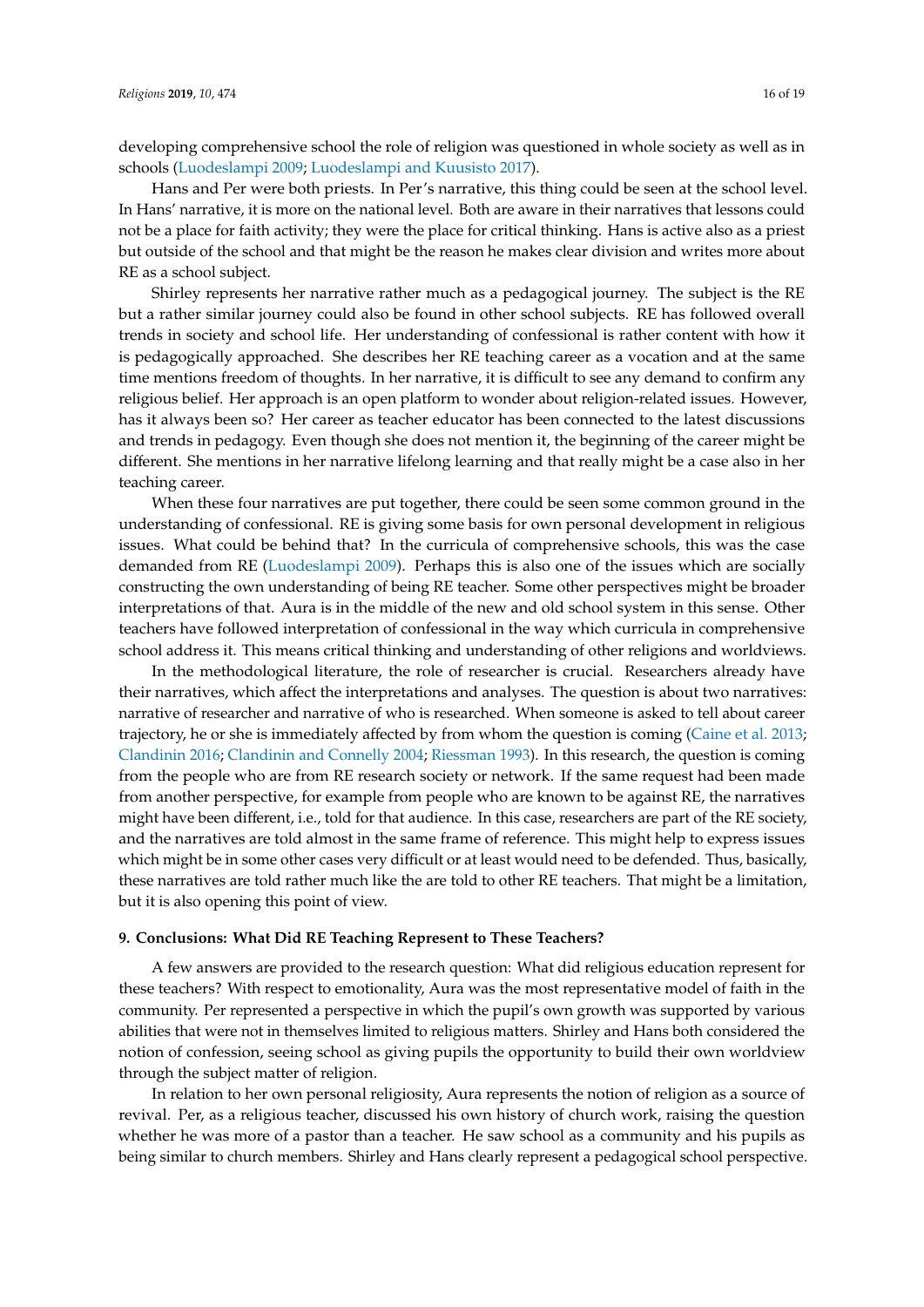For them, theological or ecclesiastical reflection is not central to the narrative of the work career. Hans entered into political matters and Shirley was strongly pedagogical in her reflections.

The relationship between teaching and social issues appears to be different for these four teachers. Per most clearly perceives political debate in lessons as fruitful, although at first he hesitated on whether the connection between politics and religious education was good. Likewise, Hans introduced social issues into his religious education classes, while Shirley looked at the social position of religious education in a pedagogical light. For Aura, politics posed something of a threat to religious education. For all, changes in the school system brought both challenges and opportunities in a pedagogical sense. Although Per did not see these changes as a major threat, all four teachers seemed to feel that religious education in schools needed to be justified. Their subject was being challenged and this pressure must be resisted. How the teachers responded to this threat was an individual matter.

The historical dimensions of religious education are often examined through official archival sources and research based on them. This phenomenon has also received international attention. In recent years, studies have been carried out with the aim of raising teachers' tacit knowledge and their individual experience of living [\(Doney et al.](#page-16-4) [2016;](#page-16-4) [Freathy et al.](#page-17-10) [2014;](#page-17-10) [Freathy and Parker](#page-17-23) [2015;](#page-17-23) [Goodson](#page-17-24) [2001\)](#page-17-24). These four professional RE teaching trajectories reveal the teachers' personal voices and thus complement the notion of a historical phase of religious education that saw the birth and stabilization of comprehensive school and changes in high school education during their careers. These personal approaches to careers show how teachers are linked to the personality and context in which their activities takes place. They are all combined with the notion that religion as a school subject is something special, something which as teachers has given their life history significant professional content.

**Author Contributions:** Conceptualization, J.L. and A.K. (Arniika Kuusisto) Methodology, J.L. and A.K. (Arniika Kuusisto) Validation, J.L., A.K. (Arniika Kuusisto) and A.K. (Arto Kallioniemi); Formal Analysis, J.L.; Investigation, J.L.; Resources, J.L. and A.K. (Arto Kallioniemi); Data Curation, J.L.; Writing-Original Draft Preparation, J.L.; Writing-Review & Editing, A.K. (Arniika Kuusisto) and J.L.; Visualization, J.L.; Supervision, A.K. (Arto Kallioniemi) and A.K. (Arniika Kuusisto); Project Administration, J.L.

**Funding:** This research received no external funding.

**Conflicts of Interest:** The authors declare no conflict of interest.

#### **References**

- <span id="page-16-1"></span>Åhs, Vesa, Saila Poulter, and Arto Kallioniemi. 2015. Encountering Worldviews: Pupil Perspectives on Integrative Worldview Education in a Finnish Secondary School Context. *Religion and Education* 43: 208–29.
- <span id="page-16-2"></span>Aikonen, Risto. 2015. Ortodoksinen uskonnonopetus kansakoulusta peruskouluun. Pitkä tie oman uskonnon opetukseen. *Teologinen Aikakauskirja* 2: 169–77.
- <span id="page-16-0"></span>Antikainen, Ari. 2017. Introduction: In the search of life history. In *The Routledge International Handbook on Narrative and Life History*. Edited by Ari Antikainen, Pat Sikes and Molly Andrews. New York: Routledge.

<span id="page-16-6"></span>Bruner, Jerome. 1986. *Actual Minds, Possible Words*. Cambridge: Harvard University Press.

- <span id="page-16-3"></span>Buchardt, Mette. 2017. Religious Education research in welfare state Denmark. A historical and institutional perspective on an epistemological discussion. *Nordidactica—Journal of Humanities and Social Science Education* 1: 49–65.
- <span id="page-16-7"></span>Caine, Vera, Estefan Andrew, and D. Jean Clandinin. 2013. A Return to Methodological Commitment: Reflections on Narrative Inquiry. *Scandinavian Journal of Educational Research* 57: 574–86. [\[CrossRef\]](http://dx.doi.org/10.1080/00313831.2013.798833)
- <span id="page-16-8"></span>Clandinin, D. Jean. 2016. *Engaging in Narrative Inquiry*. Abingdon: Routledge.
- <span id="page-16-9"></span>Clandinin, D. Jean, and E. Michael Connelly. 2004. *Narrative Inquiry: Experience and Story in Qualitative Research*. San Francisco: Jossey-Bass.
- <span id="page-16-4"></span>Doney, Jonathan, Stephen G. Parker, and Rob Freathy. 2016. Enriching the historiography of Religious Education: Insights from oral life history. *History of Education* 46: 436–58. [\[CrossRef\]](http://dx.doi.org/10.1080/0046760X.2016.1225319)
- <span id="page-16-5"></span>Fingerroos, Outi, and Haanpää Riina. 2012. Fundamental Issues in Finnish Oral History Studies. *Oral History* 40: 81–92.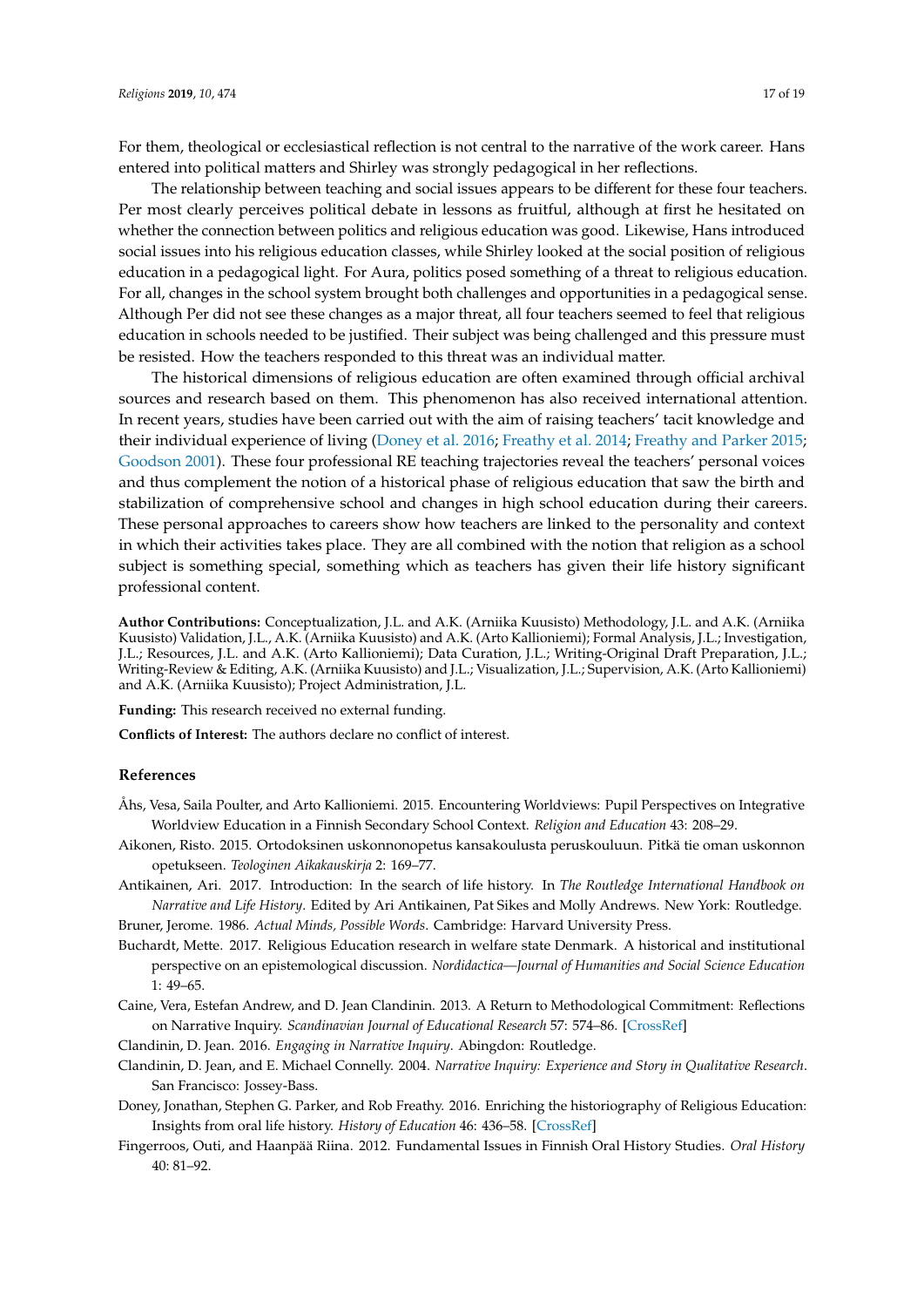- <span id="page-17-23"></span>Freathy, Rob J.K., and Stephen. G. Parker. 2015. Prospects and problems for Religious Education in England, 1967–1970: Curriculum reform in political context. *Journal of Beliefs & Values: Studies in Religion & Education* 36: 5–30.
- <span id="page-17-10"></span>Freathy, Rob, Stephen G. Parker, and Jonathan Doney. 2014. Raiders of the lost Archives: Searching for the Hidden History of Religious Education in England. In *History, Remembrance and Religious Education*. Edited by Stephen G. Parker, Rob Freathy and Leslie J. Francis. Oxford: Peter Lang, pp. 105–37.
- <span id="page-17-24"></span>Goodson, Ivor. 2001. The Story of Life History: Origins of the Life History. *Method in Sociology, Identity* 1: 129–42. [\[CrossRef\]](http://dx.doi.org/10.1207/S1532706XID0102_02)
- <span id="page-17-13"></span>Goodson, Ivor, and Pat Sikes. 2001. *Life History Research in Educational Settings: Learning from Lives*. Buckingham: Open University Press.
- <span id="page-17-12"></span>Goodson, Ivor, Antikainen Ari, Sikes Pat, and Andrews Molly, eds. 2017. The Story of Life History. In *The Routledge International Handbook on Narrative and Life History*. New York: Routledge.
- <span id="page-17-6"></span>Grimmitt, Michael. 1987. *Religious Education and Human Development: The Relationship between Studying Religions and Personal, Social and Moral Education*. Great Wakering: McCrimmons.
- <span id="page-17-16"></span><span id="page-17-5"></span>Grimmitt, Michael, and Garth Read. 1975. *Teaching Christianity in RE*. Great Wakering: Mayhew.
- Heikkinen, Hannu L. T. 2010. Narratiivinen tutkimus—Todellisuus kertomuksina. In *Ikkunoita Tutkimusmetodeihin 2. Näkökulmia Aloittelevalle Tutkijalle Tutkimuksen Teoreettisiin Lähtökohtiin ja Analyysimenetelmiin*. Edited by Juhani Aaltola and Raine Valli. Jyväskylä: PS-kustannus, pp. 143–59.
- <span id="page-17-14"></span>Heikkinen, Hannu L.T, and Syrjälä Leena, eds. 2002. *Minussa Elää Monta Tarinaa: Kirjoituksia Opettajuudesta*. Helsinki: Kansanvalistusseura.
- <span id="page-17-11"></span>Heimo, Anne. 2016. Nordic-Baltic oral history on the move. *Oral History* 44: 37–46.
- <span id="page-17-8"></span>Hella, Elina, and Andrew Wright. 2009. Learning 'about' and 'from' religion: Phenomenography, the Variation Theory of Learning and religious education in Finland and the UK. *British Journal of Religious Education* 31: 53–64. [\[CrossRef\]](http://dx.doi.org/10.1080/01416200802560047)
- <span id="page-17-17"></span>Hyry, Katja. 1995. Elämänhistoriallinen kerronta tutkimuskohteena. *Elektroloristi* 1: 1995. Available online: http://[www.elore.fi](http://www.elore.fi/arkisto/1_95/hyr.195.html)/arkisto/1\_95/hyr.195.html (accessed on 18 March 2018). [\[CrossRef\]](http://dx.doi.org/10.30666/elore.78180)
- <span id="page-17-0"></span>Kähkönen, Esko. 1976. *Uskonnonopetuksen Asema Suomen Koulunuudistuksessa 1944–1970. Suomalaisen Teologisen Kirjallisuusseuran Julkaisuja 101*. Helsinki: Suomalainen Teologinen Kirjallisuusseura.
- <span id="page-17-21"></span>Kallioniemi, Arto. 1997. *Uskonnonopettajien Ammattikuva. Helsingin Yliopiston Opettajankoulutuslaitos, Tutkimuksia 180*. Helsinki: Helsingin Yliopiston Opettajankoulutuslaitos.
- <span id="page-17-3"></span>Kallioniemi, Arto. 2005. Uskonnonopetus ja uskontokasvatus historiallisyhteiskunnallisessa kontekstissaan. In *Uskonnonopetus Uudella Vuosituhannella*. Edited by Kallioniemi Arto and Luodeslampi Juha. Helsinki: Kirjapaja.
- <span id="page-17-7"></span>Kimanen, Anu-Leena. 2016. Complicated confessionality: How the concept of 'confessionality' could serve the debate on religious education better? *Journal of Religious Education* 63: 129–40. [\[CrossRef\]](http://dx.doi.org/10.1007/s40839-016-0023-3)
- <span id="page-17-20"></span>Korkiakangas, Pirjo, Pia Olsson, Helena Ruotsala, and Anna-Maria Åström. 2016. Kirjoittamalla kerrottua. In *Kirjoittamalla Kerrotut. Kansatieteelliset Kyselyt Tiedon Lähteenä*. Helsinki: Ethnos, pp. 7–40.
- <span id="page-17-4"></span>Kuusisto, Arniika, and Liam Gearon. 2016. The Life Trajectory of the Finnish Religious Educator. In *Religion and Education*. Online Version 15.12.2016. Abingdon: Taylor & Francis.
- <span id="page-17-18"></span>Kyngäs, Helvi, and Liisa Vanhanen. 1999. Sisällönanalyysi. *Hoitotiede* 11: 3–12.
- <span id="page-17-22"></span>Lehtiö, Pirkko. 2004. Nainen ja Kutsumus—Naisteologien Tie Kirkon Virkaan 1800-luvun Lopulta Vuoteen 1963. Helsinki: Kirjapaja.
- <span id="page-17-1"></span>Luodeslampi, Juha. 2009. Uskonnonopetuksen ydinkysymyksiä peruskoulun synnyssä. In *Teologinen Aikakauskirja 5*/*2009*. Helsinki: Teologinen Aikakauskirja, pp. 423–35.
- <span id="page-17-2"></span>Luodeslampi, Juha, and Arniika Kuusisto. 2017. Socio-political Value Tensions in Teachers' Career Trajectories Teaching Religious Education in the 1960s and 1970s Finland. In *Value Learning Trajectories*. Edited by Arniika Kuusisto and Liam Gearon. Münster: Waxmann, pp. 239–57.
- <span id="page-17-9"></span>Matilainen, Mia. 2016. Opettajaksi opiskelevien näkemyksiä suomalaisesta uskonnonopetusmallista ja sen kehitysvaihtoehdoista. *Teologinen Aikakauskirja* 1: 48–61.
- <span id="page-17-15"></span>Niemelä, Kati. 1999. *Teologiksi?: Teologiseen Tiedekuntaan Pyrkivien Uranvalintamotiivit ja Ammatillinen Suuntautuminen*. Tampere: Kirkon Tutkimuskeskus.
- <span id="page-17-19"></span>Ollila, Anne. 2010. *Kirjoituksia Kulttuurista, Sukupuolesta ja Historiasta*. Helsinki: Suomalaisen Kirjallisuuden Seura, pp. 166–73.